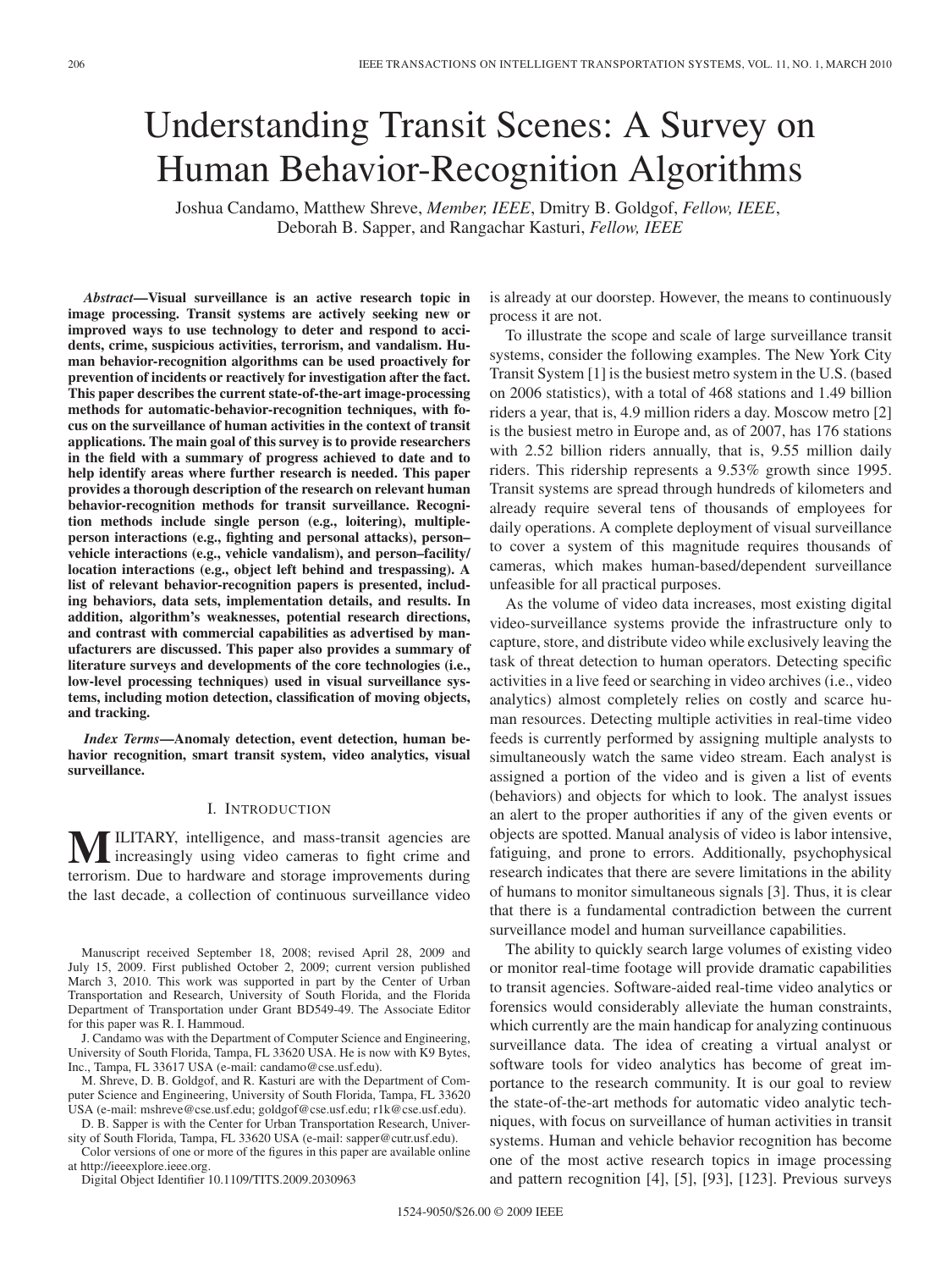TABLE I RELATED LITERATURE SURVEY SUMMARY

| First Author | Yr | Topic                                        | Ref                |
|--------------|----|----------------------------------------------|--------------------|
| Zhan         | 08 | Crowd analysis                               | [123]              |
| Kang         | 07 | Intelligent visual surveillance              | [93]               |
| Stoykova     | 07 | 3D scene capture                             | [39]               |
| Sun          | 06 | On-road vehicle detection systems            | $[152]$            |
| Forsyth      | 06 | Human Motion                                 | [6]                |
| Yilmaz       | 06 | Object tracking                              | 731                |
| Radke        | 05 | Image change detection                       | '451               |
| Valera       | 05 | Intelligent distributed surveillance systems | [5]                |
| Haykin       | 04 | Object tracking                              | $\lceil 72 \rceil$ |
| Foresti      | 04 | Multi-sensor tracking                        | [84]               |
| Weiming      | 04 | Motion and tracking for surveillance         | [4]                |
| Fasel        | 03 | Facial expressions                           | [35]               |
| Moeslund     | 00 | Human motion capture (large scale body       | [7]                |
|              |    | movements)                                   |                    |
| Aggarwal     | 99 | Motion analysis of the human body            | [94]               |
| Gavrila      | 99 | Human movement                               | [64]               |
| Pavlovic     | 97 | Hand gestures                                | [34]               |
| Ju           | 96 | Human Motion Estimation and Recognition      | [66]               |
| Cedras       | 95 | Motion-based classification                  | [65]               |
| Aggarwal     | 94 | Elastic non-rigid motion                     | [95]               |
| Cedras       | 94 | Motion detection                             | [33]               |
| Barron       | 92 | Optical flow                                 | [55]               |

have emphasized low-level processing techniques used in visual surveillance (what we will refer to as "core technologies," e.g., motion detection and tracking). In contrast, we focus on human behavior recognition topics, drawing special attention to transit system applications. However, for clarity, a brief review of the state-of-the-art core technologies is offered, and previous surveys in related areas are identified (see Table I).

Video analytics gained significant research momentum in 2000, when the Advanced Research and Development Activity (ARDA) started sponsoring detection, recognition, and understanding of moving object events. Research focused on news broadcast video, meeting/conference video, unmanned aerial vehicle (UAV) motion imagery and ground reconnaissance video, and surveillance video. The Video Analysis and Content Extraction (VACE) project focused on automatic video content extraction, multimodal fusion, event recognition, and understanding. The Defense Advanced Research Projection Agency (DARPA) has also supported several large research projects involving visual surveillance and related topics. Projects include Visual Surveillance and Monitoring (VSAM, 1997) [8] and Human Identification at a Distance (HID, 2000). Recently, the Video and Image Retrieval Analysis Tool (VIRAT, 2008) project has been announced. VIRAT's purpose is to develop and demonstrate a system for UAV video data exploitation, which would enable analysts to efficiently provide alerts of events of interest during live operations and retrieve video content of interest from archives.

Video analytics have increasingly become popular in commercial systems. Later in this survey, a summary of some of the existing commercial systems is provided. The list includes advertised capabilities for human behavior recognition. However, it is unclear how well systems are able to cope with crowds of people, which is typical of mass transit systems. The cost effectiveness of behavior detection systems to transit agencies depends on independent verification. Verification of the systems' performance is based on the tasks deemed most important by the transit agencies for the application. Efforts to create standard evaluation frameworks (methodologies to quantify and qualify performance) have been of increasing interest to the research surveillance community [9]–[17], [19]. Additionally, there are methods for evaluating the performance of the evaluators [18]. Despite the large number of existing evaluation techniques, a robust study that experimentally compares algorithms for human activity recognition is still lacking.

In the last decade, there have been many conferences and workshops dedicated to visual surveillance, including the IEEE International Conference on Advanced Video and Signal-based Surveillance (AVSS) 2005 challenge, which focused on realtime event detection solutions. The Challenge for Real-time Events Detection Solutions (CREDS) [19] defined by the needs of the public transportation network of Paris (RATP, the second busiest metro system in Europe) focused on proximity warning, dropping objects on tracks, launching objects across platforms, persons trapped by the door of a moving train, walking on rails, falling on the track, and crossing the rails. Several CREDS proposals can be found in [20]–[23]. The Performance Evaluation of Tracking and Surveillance (PETS) [24] workshops started with the goal of evaluating visual tracking and surveillance algorithms. The initiative provides standard data sets, with available ground truth, to evaluate object tracking and segmentation. Recently, a metric to evaluate surveillance results has also been introduced [25]. Some PETS data sets contain relevant information closely related to transit systems. Data sets include single-camera outdoor people and vehicle tracking (PETS, 2000); multicamera outdoor people and vehicle tracking (2001); diverse surveillance-related events, including people walking alone, meeting with others, window shopping, fighting, passing out, and leaving a package in a public place (2004); and images containing left-luggage scenarios (2006).

Around the world, large underground metro networks (e.g., France's RATP, the U.K.'s LUL and BAA, and Italy's ATM) have deployed and tested large real-time transit visualsurveillance systems that include human-behavior recognition. There have been several transit surveillance projects that have been funded by the European Union. The Proactive Integrated Systems for Security Management by Technological, Institutional, and Communication Assistance (PRISMATICA) [26] has deployed video analytic systems in France. The Content Analysis and Retrieval Technologies to Apply Knowledge Extraction to Massive Recording (CARETAKER) [27] project was deployed in Italy. The Annotated Digital Video for Intelligent Surveillance and Optimized Retrieval (ADVISOR) [28] was successfully deployed and tested in Spain and Belgium, including previous work from the Crowd Management with Telematic Imaging and Communication Assistance (CROMATICA) project [29]–[32].

#### *A. Paper Overview*

The main focus of this survey is to offer a comprehensive survey of image-processing human behavior recognition algorithms in the context of transit applications. All the preprocessing steps prior to behavior recognition are referred to in this paper as "core technologies." Human behavior recognition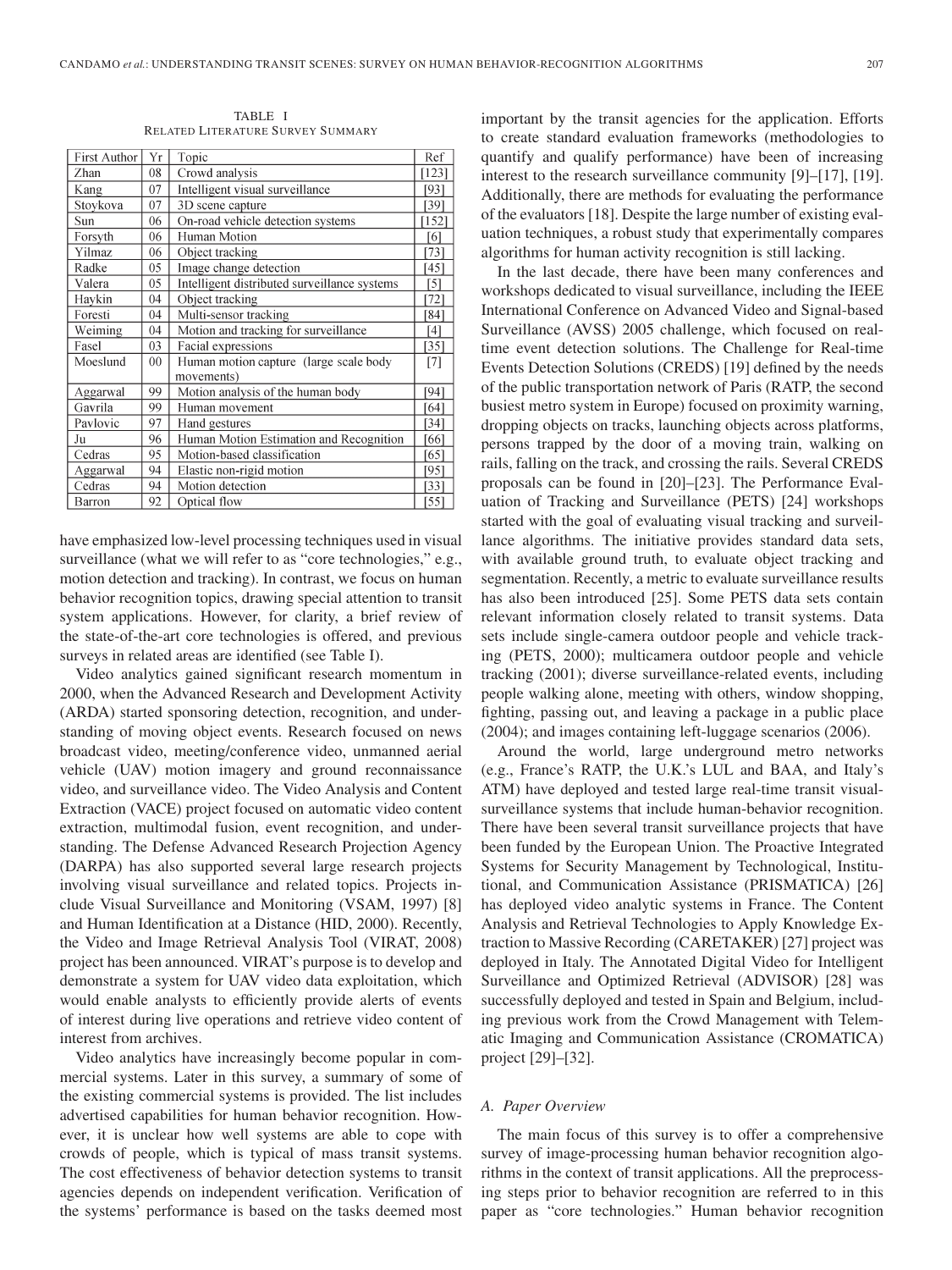

Fig. 1. Paper organization flowchart.

using video starts with the detection of foreground objects, which is commonly achieved through environmental modeling or motion-based segmentation. Subsequently, foreground objects are classified depending on the application as humans or vehicles. Object classification can be shape based, motion based, or based on a particular descriptor suitable for a specific application. Finally, tracking establishes the spatiotemporal relationship between the objects and the scene. The organization of this paper is depicted in Fig. 1. We begin Section II with a brief glance on the core technologies, to facilitate the understanding of the later sections of this paper. For organization purposes, all pertinent surveys dealing with core technologies are identified and summarized in Table I. Behavior-recognition strategies are discussed in Section III. Section IV elaborates on many important topics describing the current state-of-the-art strengths, weaknesses, and future research directions. Section V summarizes the contents of this paper.

# II. CORE TECHNOLOGIES

## *A. Motion Detection*

Visual surveillance systems for fixed cameras traditionally include some sort of motion detection. Motion detection is used to segment moving objects from the rest of the image. Knowledge about the motion of objects is useful in both the object and behavior recognition processes. A survey on early work in motion detection can be found in [33]. In transit-surveillance applications, motion detection typically refers to movement of objects as a whole, e.g., movement of pedestrians or vehicles. However, human motion can also be referred to articulated motion of the human body, such as the motion of certain body parts like legs or arms. There are two types of articulated motion: 1) large-scale body movements like movements of the head, arms, torso, and legs [7]; and 2) small-scale body movements like hand gestures and facial expressions [34], [35]. In general, motion detection can be subdivided into environment modeling,

motion segmentation, and object classification. All three often overlap during processing. Nearly all current surveillance systems rely on 2-D data for motion processing; thus, the focus of this survey will be on this domain. However, advances in image sensors and evolution of digital computation are leading to creation of new sophisticated methods for capturing, processing, and analyzing 3-D data from dynamic scenes. Recent developments include 3-D environmental modeling reconstructed using the shape-from-motion technique [36] and 3-D imagery from a moving monocular camera [37]. Most 3-D approaches require landmarks to be present in the scene [38] to accurately estimate the required extrinsic parameters of the camera, which sets an additional set of practical constraints for deployment of systems. A survey on emerging perspective time-varying 3-D scene capture technologies can be found in [39].

*1) Background Subtraction and Temporal Differencing:* A popular object segmentation strategy is background subtraction. Background subtraction compares an image with an estimate of the image as if it contained no objects of interest. It extracts foreground objects from regions where there is a significant difference between the observed and the estimated image. Common algorithms include methods by Heikkila and Silven [40], Stauffer and Grimson (adaptive Gaussian mixture model or GMM) [41], Halevy and Weinshall [42], Cutler and Davis [43], and Toyama *et al.* (Wallflower) [44]. A detailed general survey of image change algorithms can be found in [45]. The GMM is one of the most commonly used methods for background subtraction in visual surveillance applications for fixed cameras. A mixture of Gaussians is maintained for each pixel in the image. As time goes on, new pixel values update the mixture of Gaussians using an online K-means approach. The estimation update is used to account for illumination changes, slight sensor movements, and noise. Nevertheless, transit surveillance researchers continue to emphasize the importance of robust background subtraction methods [47] and online construction and adaptive background models [46]. A large number of recent background subtraction methods improve on prior existing methods by modeling the statistical behavior of a particular domain or by using a combination of methods. For example, in [47], a slow adapting Kalman filter was used to model the background over time in conjunction with statistics based on an elliptical moving object model. Robust background subtraction is typically computationally expensive; thus, methods to improve standard algorithms are becoming increasingly popular [31]. For example, authors of [38] state that, for a GMM, speed can be improved by a factor of 8 with an imagesize of  $640 \times 480$  pixels.

Another common object segmentation method is temporal differencing. In temporal differencing, video frames are separated by a constant time and compared to find regions that have changed. Unlike background subtraction, temporal differencing is based on local events with respect to time and does not use a model of the background to separate motion. Typically, two or three frames are used as separation time intervals, depending on the approach. A small time interval provides robustness to lighting conditions and complex backgrounds, since illumination changes and objects in the scene are more likely to be similar over short periods of time. However, an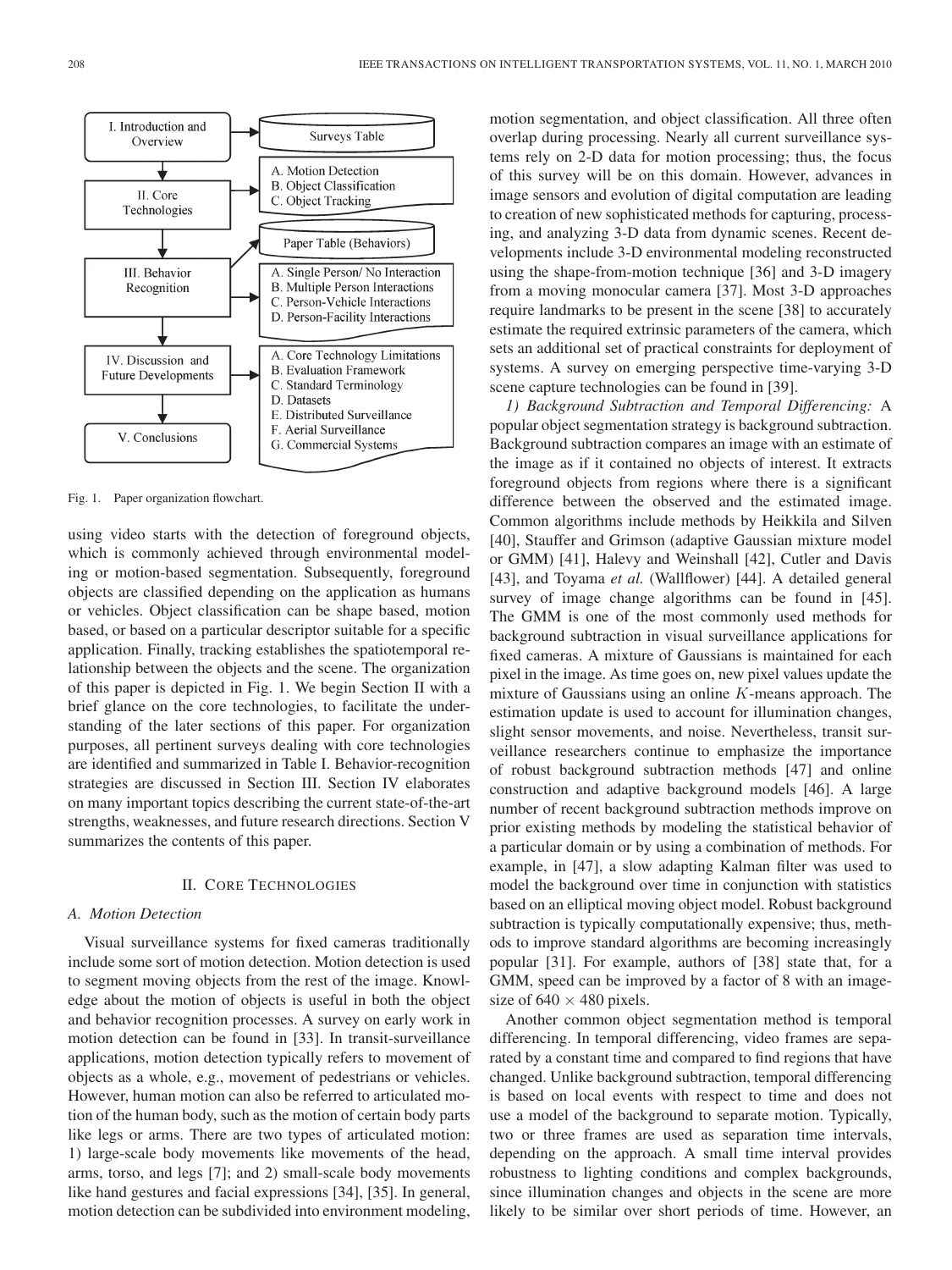image-stabilization algorithm is required when there is a significant movement of the camera [48]. Temporal differencing is usually computationally inexpensive, but it regularly fails at properly extracting the shape of the object in motion and can cause small holes to appear. For these reasons, hybrid approaches [49], [50] often combine both background subtraction and temporal differencing methods to provide more robust segmentation strategies.

*2) Optical Flow:* Optical flow is a vector-based approach that estimates motion in video by matching points on objects over multiple frames. A moderately high frame rate is required for accurate measurements. It should be noted that a real-time implementation of optical flow will often require specialized hardware, due to the complexity of the algorithm. A benefit of using optical flow is that it is robust to multiple and simultaneous camera and object motions, making it ideal for crowd analysis and conditions that contain dense motion. Popular techniques to compute optical flow include methods by Black and Anandan [51], Horn and Schunck [52], Lucas and Kanade [53], and Szeliski and Couglan [54]. A comparison of methods for calculating optical flow can be found in [55].

#### *B. Object Classification*

After finding moving regions or objects in an image, the next step in the behavior-recognition process is object classification. For example, a pedestrian crossing a street and a vehicle running a red light can be similar if there is no knowledge of the object causing the motion. Furthermore, object classification could distinguish interesting motion from those caused by moving clouds, specular reflections, swaying trees, or other dynamic occurrences common in transit videos. It is important to note here that there are multiple possible representations of objects before and after classification. Common geometric or topological properties used include height/width ratio, fill ratio, perimeter, area, compactness, convex hull, and histogram projection. For detailed definitions of these properties, see [56]. Some of these properties are also used in postobject classification to keep track of the object in sequential frames or separate cameras. In general, for object classification in surveillance video, there are shape-based, motion-based, and feature-based classification methods.

*1) Shape-Based Classification:* The geometry of the extracted regions (boxes, silhouettes, blobs) containing motion are often used to classify objects in video surveillance. Some common classifications in transit system surveillance are humans, crowds, vehicles, and clutter [8]. For transit applications, particularly those oriented to human-behavior recognition, appearance features extracted from static images have been proven effective in segmenting pedestrians without the use of motion or tracking [57]–[59]. In general, shape-based recognition methods find the best match between comparisons of these properties in association with *a priori* statistics about the objects of interest. For example, in [60], blobs are first extracted and classified based on the calculated human height/width ratio based on data from the National Center for Health Statistics. Shape-based classification is particularly useful in certain transit systems when only certain parts of the objects are fully

visible; for instance, in buses and metros, objects will partially be occluded most of the time, in which case, the head [61] could be the only salient feature in the scene.

*2) Motion-Based Classification:* This classification method is based on the idea that object motion characteristics and patterns are unique enough to distinguish between objects. Humans have been shown to have distinct types of motion. Motion can be used to recognize "types" of human movements such as walking, running, or skipping, as well as for human identification. Starting with the HumanID Gait Challenge [62], imageprocessing researchers actively proposed gait-based methods [63] for human identification at a distance. For more information on motion extraction and motion-based classification, see [64] and [65]. For an overview of motion estimation and recognition, with focus on optical flow techniques, see [66].

*3) Other Classification Methods:* Skin color [67] has proved to be an important feature that can be used for the classification of humans in video, as it is relatively robust to changes in illumination, viewpoint, scale, shading, and occlusion. Skin color has also successfully been combined with other descriptors [68] for classification purposes. In [60], the authors describe a method that consists of three parts: First, a red–green–blue normalization procedure was adopted to get the pure color components. A color transform is then applied, which correlates each pixel to that of its Gaussian distribution of the skin color, higher intensities being closer to the center. Hence, the output shows the region of the image that has closely matched with skin color, indicating human motion. This method has also been extended in [69] and fused with other methods, including depth analysis using binocular imaging. Fusion of methods has been shown to be very effective when combining shape- and motion-based methods [70], [71].

## *C. Object Tracking*

In the context of transit systems, tracking is defined as the problem of estimating the trajectory of a pedestrian in the image plane while he is in the transit station or vehicle. The increasing need for automated video analysis has motivated researchers to explore tracking techniques, particularly for surveillance applications. Object tracking, in general, is a difficult task. Many problems that come from general object tracking are the same as those for human and vehicle tracking, among them multiple moving objects, noise, occlusions, object complexity, scene illumination variations, and sensor artifacts. For additional information on tracking, the reader is referred to detailed object tracking surveys [72], [73]. Specific issues that arise within the transit domain include dealing with multiple persons in complex scenarios [74], tracking across large-scale distributed camera systems [75], tracking in highly congested areas with crowds of people [76] (e.g., near ticket offices, metro, or bus waiting areas at rush hour), or tracking using mobile platforms [77]. Extremely frequent occlusions are typical; consequently, the traditional localization and tracking of individuals is not sufficiently reliable. Furthermore, surveillance inside transit vehicles often only allows parts of individuals to be captured by the sensors (e.g., common occlusions from seats and other passengers often expose only faces inside buses and metros).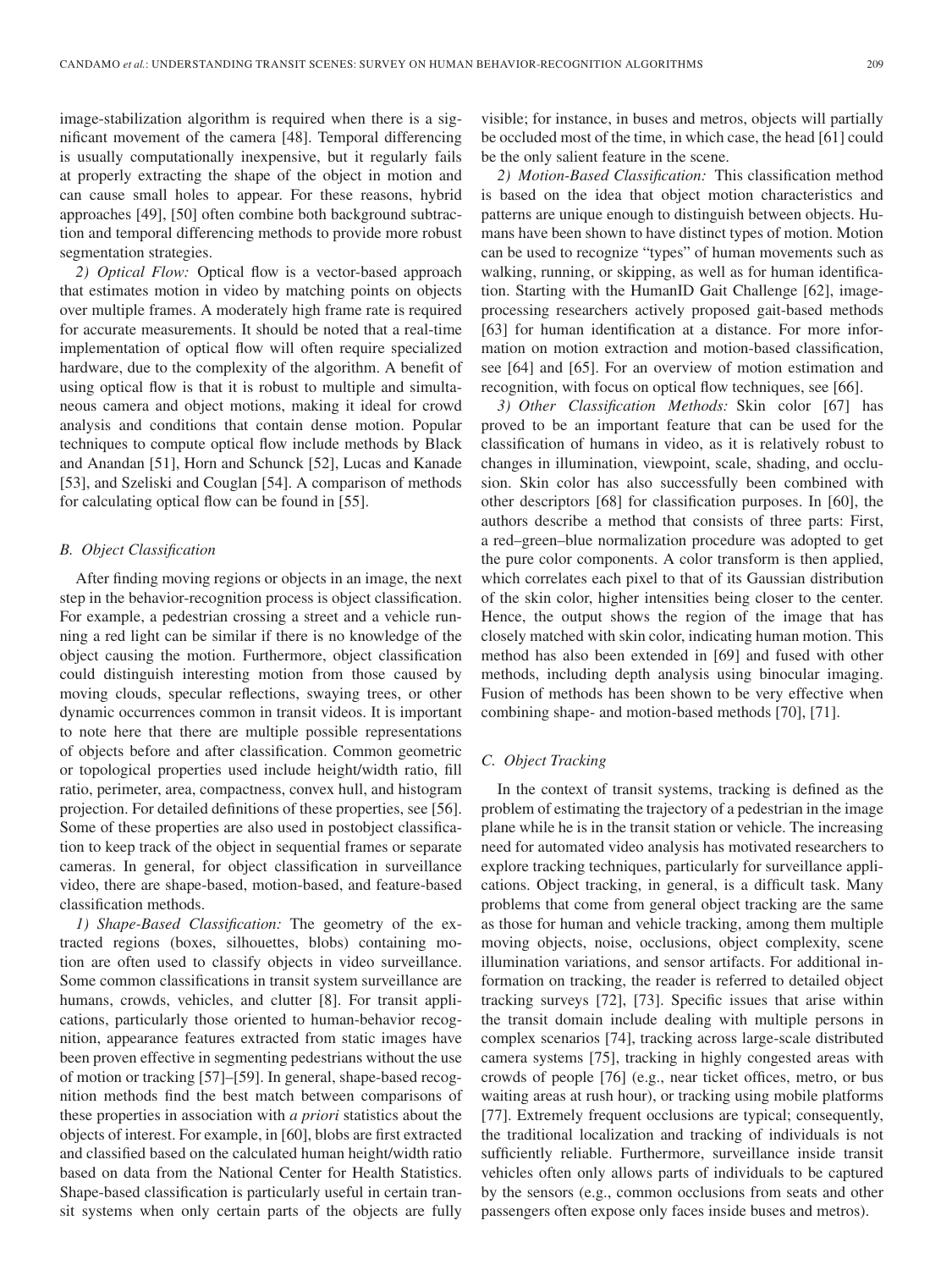Tracking systems assign persistent identification tags to tracked pedestrians in different frames of a video. Depending on the application requirements, it is common for the system to also maintain other subject characteristics, such as aspect ratio, area, shape, color information, etc. Selecting good features that can be used for future tracking or identification is a necessity, since the object's appearance in a later frame may vary due to orientation, scale, or other natural changes. In addition, feature uniqueness plays an important role. Some common features used in image-processing applications are color, edges, motion, and texture. In [78], researchers describe a system that monitors suspicious human activities around bus stops, in which tracking of pedestrians is performed using a kernel-based method proposed in [79]. This tracker is based on the color distribution of previously detected targets. The current position is found by searching the neighborhood around the previously found target and computing a Bhattacharyya coefficient, which is used as a correlation score. In [60], the shirt color is used as the main feature for tracking purposes, and kernel-based tracking is dropped in favor of blob-based tracking. Blob-based tracking offers a computational advantage over kernel search since the latter has to be first initialized, which would redundantly require blob extraction to be performed. Blob-based methods are extremely popular in the literature; for example, in proposed solutions to the CREDS challenge, [20] considers the use of a long-memory matching algorithm [80] using the blob's area, perimeter, and color histogram, and [22] performs blob-based color histogram tracking. The French project Système d'Analyse de Médias pour une Sécurité Intelligente dans les Transports publics (SAMSIT) focuses on automatic surveillance in public transport vehicles by analyzing human behaviors. Inside metros and buses, faces are the only body part mostly captured by surveillance cameras, whereas the other body parts are occluded, particularly by the seats. Therefore, tracking is performed using faces with a color particle filter [81] similar to [82]. Tracking is based on the likelihood from the Bhattacharyya distance between color histograms in the hue-saturation-value color space. Color-based tracking is robust against vibration of the moving vehicles like trains and buses. However, it is sensitive to extreme changes in lighting conditions, such as a train entering a tunnel. Many multisensor approaches [83], [84], algorithm-fusion techniques [85], and integrating features over time [86] have been proposed to overcome many of the mentioned tracking difficulties and to generate robust tracking performance in transit-surveillance applications.

# III. HUMAN-BEHAVIOR RECOGNITION

In this survey, the terminology and classification strategy for the human behavior is similar to that used by the VIRAT project. VIRAT divides the human behavior into two categories, namely, "events" and "activities." An event refers to a single low-level spatiotemporal entity that cannot be further decomposed (e.g., person standing and person walking). An activity refers to a composition of multiple events (e.g., a person loitering). Across the literature, the term "event" is often interchangeably used to describe "events" or "activities," as defined



Fig. 2. Sample single-person or no interaction behavior. Suspicious person (marked with an ellipse) loitering for a long period of time without leaving in a bus.<sup>1</sup>



Fig. 3. Sample multiple-person interaction behavior. Pedestrians on a crosswalk.2

by VIRAT. For clarity, we use the term "behavior" to include both "events" and "activities" and do not worry about inconsistencies of technical definitions. For organizational purposes, transit surveillance operationally relevant behaviors are divided into four general groups: 1) single person or no interaction; 2) multiple-person interactions; 3) person–vehicle interactions; and 4) person–facility/location interactions. Next, we provide some examples for each of these groups.

- 1) *Single person or no interaction* (see Fig. 2) consists of behaviors that can be defined only by considering person(s), which are not interacting with any other person or vehicle. For example, loitering, people (crowd) counting, crowd flow (behavior) analysis, and person talking on a cell phone.
- 2) *Multiple-person interactions* (see Fig. 3) consist of behaviors that involve persons interacting with each other. For example, following, tailgating, meeting, gathering, moving as a group, dispersing, shaking hands, kissing, exchanging objects, and kicking.
- 3) *Person–vehicle interactions* (see Fig. 4) consist of behaviors that are defined through interactions with persons and vehicles. For example, driving, getting in (out), loading (unloading), opening (closing) trunk, crawling under car, breaking window, dropping off, and picking up.

<sup>&</sup>lt;sup>1</sup>Images courtesy of the Center for Distributed Robotics, University of Minnesota. Images are part of the data set used in [60].

<sup>2</sup>Images courtesy of the Computer Vision Laboratory, ETH Zurich. Images are part of the data set used in [86].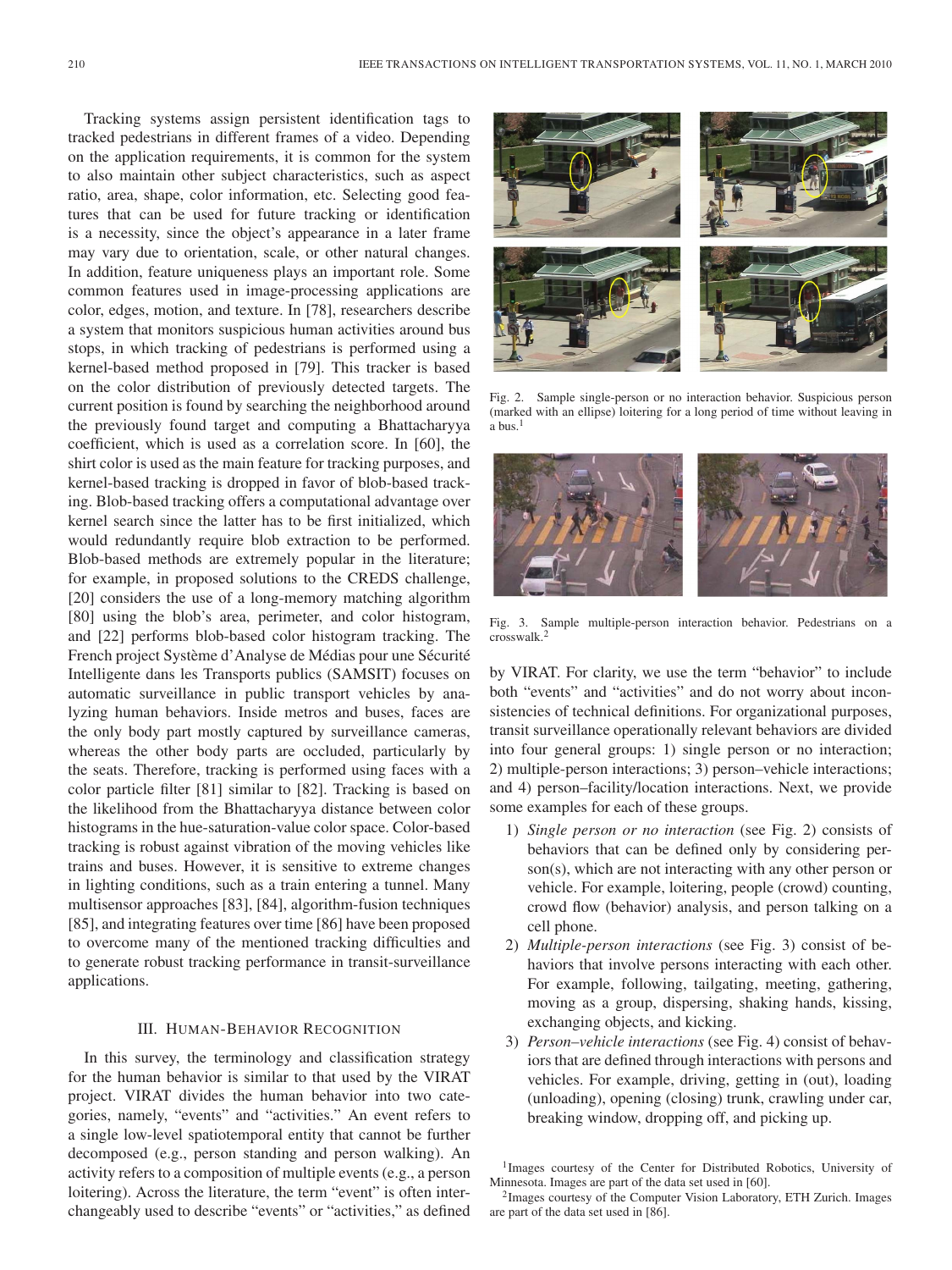

Fig. 4. Sample person–vehicle interaction. Person being run over by a vehicle.<sup>3</sup>



Fig. 5. Sample person–facility/location interaction. Object left behind in a train station.<sup>4</sup>

4) *Person–facility/location interactions* (see Fig. 5) are behaviors defined through interactions with persons and facilities/locations. For example, entering (exiting), standing, waiting at checkpoint, evading checkpoint, passing through gate, object left behind, and vandalism.

In surveillance systems, behavior recognition can be ambiguous, depending on the scene context. The same behavior may have several different meanings depending on the environment and task context in which it is performed. Human behavior recognition has been the focus of several workshops such as Visual Surveillance (1998) [87], [88], Event Mining (2003) [89], [90], and Event Detection and Recognition (2004) [91], [92]. See [93], where a brief background review of advances in intelligent visual surveillance is presented, and [94] and [95] for a review on studies of motion of the human body.

Any reliable behavior recognition strategy must be able to handle uncertainty. Many uncertainty–reasoning models have been proposed by the artificial intelligence and imageunderstanding community and already have been used in visual surveillance applications. The Bayesian approach is perhaps the most common model due its robustness and relatively low computational complexity, as compared with other methods, such as the Dempster–Shafter theory [96]. Uncertainty handling can

<sup>3</sup>Crime solver public video release from Hartford Police Department in Connecticut.

improve visual attention schemes [97]. Various other models have been used in surveillance-related applications, including classifying human motion and simple human interactions using a small belief network [98], human postures using belief networks [99], description of traffic scenes using a dynamic Bayes network [100], human activity recognition using a hierarchical Bayes network [101], and anomalous behavior detection using trajectory learning with hidden Markov models [102], [103].

# *A. Single Person or No Interaction*

*1) Loitering:* Loitering is defined as the presence of an individual in an area for a period of time longer than a given time threshold. Methods for automatically detecting loitering in real time would enable deployed security to investigate suspicious individuals or to target loitering stations for future investigation. Loitering is of special interest to public transit systems since it is a common practice of drug dealers, beggars, muggers, graffiti vandals, among others. In this survey, loitering refers to a behavior that exclusively involves a human. It is not to be confused with stationarity of objects (e.g., object left behind), which in our classification falls under person–facility interaction behaviors. Before a loitering activity is detected, individuals can be engaged in other activities like browsing, entering, leaving, and passing through [104].

In general, the literature for loitering detection in transit system applications mostly consists of tracking using indoor video (see Table II). However, publications often lack of implementation and technical details [21], [105], [106]. The technical literature exclusively to outdoor loitering detection is scarce. In [60], outdoor loitering is used as a cue to detect potential drug-dealing operations in bus stations. Often, drug dealers wait for their clients to come by bus, buy drugs, and leave. Consequently, a suspicious activity is defined as individuals loitering, using a time threshold longer than the maximum time that it would typically take to catch a bus. The technique proposed in [60] uses a refined Gaussian mixture background subtraction algorithm to detect motion blobs in a calibrated scene. Blobs are classified as humans using size and shape descriptors, and a short-term biometric based on the color of clothing is used for tracking purposes. A calibrated scene is used to calculate the effect of distortions in the pedestrian's size due to the perspective projection. However, in transit scenes, it is often impractical to manually measure camera parameters on site and almost impossible when working only with prerecorded examples [107].

*2) Crowd Counting:* Accurate people detection can increase management efficiency in public transportation by marking areas with high congestion or signaling areas that need more attention. Moreover, estimation of crowds in underground transit systems can be used to give passengers a good estimate of the waiting time in a queue. Multiple solutions to automate the crowd-counting process have been proposed, including solutions from a moving platform (e.g., camera on a bus) [108] that analyze the optic flow generated from the moving objects and the moving platform.

Researchers have identified crowd counting to be often highly sensitive to training data [109], and in these cases, algorithms or

 $4$ Object left behind sample images from PETS 2006 data set [24].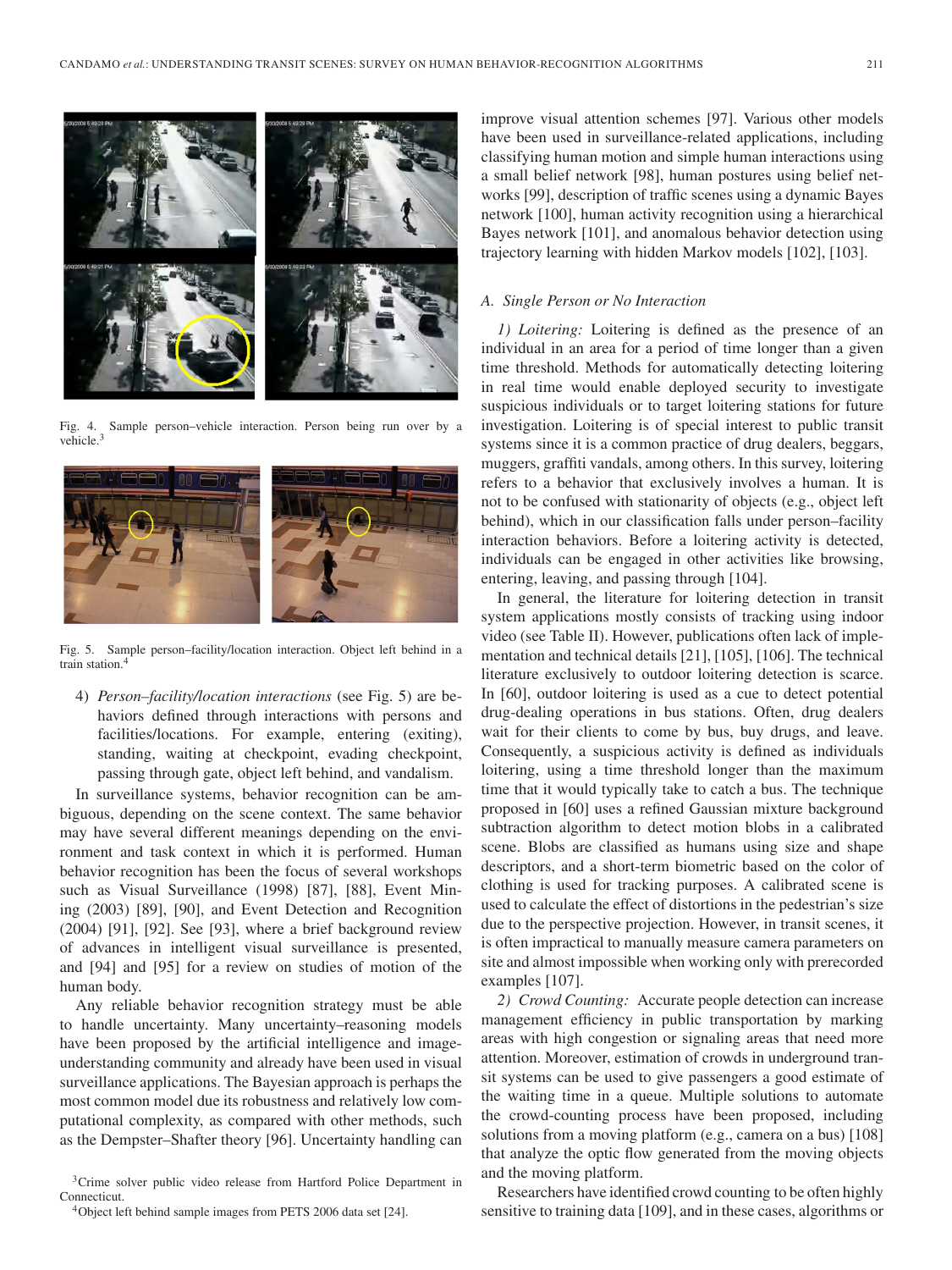TABLE II EXPERIMENTAL RESULTS AS STATED IN THEIR RESPECTIVE PUBLICATIONS (TP: TRUE POSITIVES; FP: FALSE POSITIVES; ROC: RECEIVER OPERATING CHARACTERISTIC CURVE)

| Paper          | Feature                                                                                    | Results                                                                                                                                                                  |
|----------------|--------------------------------------------------------------------------------------------|--------------------------------------------------------------------------------------------------------------------------------------------------------------------------|
| $[21]$         | <b>Blobs</b>                                                                               | 7%-100% TP depending on configuration. 0%-25% FP.                                                                                                                        |
| $[22]$         | Blobs                                                                                      | Only qualitative results given, no quantitative empirical analysis.                                                                                                      |
| $[23]$         | Blobs, motion characteristics                                                              | 64%-100% TP depending on event. 0%-29% FP.                                                                                                                               |
| $[26]$         | Edges, Motion, blob's position, shape, and trajectory                                      | 87.5%-100% TP depending on event. 0%-4% FP.                                                                                                                              |
| $[29]$         | Motion and intensity                                                                       | 5.9 average. queue length error in pixels over 255 measurements. Robust low                                                                                              |
|                |                                                                                            | contrast, illumination changes, and crowded scenes.<br>98% TP, 2% FP                                                                                                     |
| $[30]$         | Level-lines                                                                                |                                                                                                                                                                          |
| $[32]$         | Intensity texture                                                                          | 53.85-94.44% accuracy depending on type of crowd. Provides an output in terms of a<br>range of densities                                                                 |
| [60]           | Blob's size, shape and clothing's color                                                    | 100% TP and 11%FP with 66% tracking accuracy                                                                                                                             |
| $[104]$        | Motion                                                                                     | Results shown using penalized log-likelihood by the activity type                                                                                                        |
| [107]          | Motion                                                                                     | Overcrowding estimates 95.62% TP and 4% FP. Congestion 98.51% TP and 0.28%                                                                                               |
|                |                                                                                            | FP. Object stationarity 87.5-100% TP and 0-12.5% FP for different conditions                                                                                             |
|                |                                                                                            | including occlusions and pose/position variations                                                                                                                        |
| [108]          | Optic flow                                                                                 | No empirical analysis                                                                                                                                                    |
| [109]          | Grey Level Dependency Matrix (GLDM), Minkowsky Fractal                                     | TIOCM (novel) is compared with MFD and GLDM (see right). Accuracy for TIOCM                                                                                              |
|                | Dimensions (MFD), Translation Invariant Orthonormal Chebyshev<br>Moments (TIOCM).          | reported as approx. 86% (based on chart), compared to approx. 35% for MFD, and                                                                                           |
|                |                                                                                            | approx. 80% for GLDM. Results based on morning and afternoon conditions. One                                                                                             |
| [110]          | Statistical Methods, (Grey Level Dependency Matrix) GLDM                                   | operating point is used, and no false alarm rates given.                                                                                                                 |
| [116]          | Motion, Blob's color, position, shape, and trajectory                                      | Total error is less than 12%. No FP rate is reported.<br>Only visual sample results, no empirical analysis                                                               |
| [118]          | Silhouettes of connected blobs, Fourier descriptors,                                       | Confusion matrix and ROC given. Overall accuracy reported as 94.25%                                                                                                      |
| [121]          | Histogram of oriented gradients                                                            | Shown by ROC analysis                                                                                                                                                    |
| 124            | Feature tracking based on KLT, connectivity graphs.                                        | Average error ranges from 6.3% to 22%. No FP rates reported.                                                                                                             |
| [126]          | Features extracted from Optical Flow.                                                      | Results shown using the log-likelihood mean and standard deviation, before and after                                                                                     |
|                |                                                                                            | an event has occurred                                                                                                                                                    |
| $[127]$        | Features extracted from Optical Flow.                                                      | Results shown using the log-likelihood mean and standard deviation, before and after                                                                                     |
|                |                                                                                            | an event has occurred                                                                                                                                                    |
| [128]          | Features extracted from Optical Flow.                                                      | Results shown using the log-likelihood mean and standard deviation, before and after<br>an event has occurred                                                            |
| [129]          | Number of pixels classified as pedestrian                                                  | 1-2 difference (in persons) between manual and automatic pedestrian count                                                                                                |
| [130]          | Spatiotemporal shape contours, optical flow                                                | Shown by Precision and Recall graph, one for each event detected                                                                                                         |
| $[136]$        | Motion                                                                                     | Results are given based on the error between detected joints and actual joints (in                                                                                       |
|                |                                                                                            | pixels). Average error reported (per joint) is 9.86 pixels (which translates to 7-12 cm                                                                                  |
|                |                                                                                            | away from actual joint position for their dataset)                                                                                                                       |
| $[137]$        | Regions, texture, skin color                                                               | Results are given based on the error between detected joints and actual joints (in                                                                                       |
| [138]          |                                                                                            | pixels). Average error is 24.99 pixels<br>Accuracy reported as mean error, which ranges from 0.27 to 0.30                                                                |
| [139]          | Silhouette, Harr, edges and lines<br>Motion                                                | Results are given based on the error between detected joints and actual joints (in                                                                                       |
|                |                                                                                            | pixels). The mean error reported ranges from 15 pixels to 30 pixels depending on                                                                                         |
|                |                                                                                            | joint.                                                                                                                                                                   |
| $[140]$        | Motion, landmarks                                                                          | Results shown as the proportion of the principle axis                                                                                                                    |
|                |                                                                                            |                                                                                                                                                                          |
| $[141]$        | Motion, blob's color, centroid, position, height, and width                                | Only visual sample results, no empirical analysis                                                                                                                        |
| [144]          | Eight motion features based on speed and direction between two                             | Overall accuracy given for two scenarios: frame based, and sequence based. Frame                                                                                         |
|                | people.                                                                                    | based results are as follows: Walk Together $-100\%$ , Approach $-46.9\%$ , Ignore                                                                                       |
|                |                                                                                            | 85.1%, Meet - 100%, Split - 100%, Fight - 57.1%. Total accuracy is 90.8%.                                                                                                |
|                |                                                                                            | Sequence based as follows: Walk Together - 100%, Approach - 50%, Ignore 100%,                                                                                            |
|                |                                                                                            | Meet $-100\%$ , Split $-100\%$ , Fight $-100\%$ . Total accuracy is 90.4%. Results are<br>based on one operating point, with no FP rates reported                        |
| $[146]$        | Calculates Hu Moment Invariants (7), and Euclidean distance from                           | Approach is compared to four other classifiers (Fuzzy-K Nearest Neighbor,                                                                                                |
|                | Binary image.                                                                              | Mahalanobis Distance, Quadratic Bayes Gaussian, and Linear Bayes Gaussian).                                                                                              |
|                |                                                                                            | Accuracy rate is 87.6%. Algorithm is the fastest running compared to all other                                                                                           |
|                |                                                                                            | classifiers                                                                                                                                                              |
| [147]          | Individual body-part motion                                                                | 50 to 100% (78% average) TP depending on the event, no FP rate reported                                                                                                  |
| $[148]$        | Blobs, contours, intensity                                                                 | Overall score for one operating point (given) is 86%. Individual accuracy range 68%-                                                                                     |
|                | Blobs, individual body part motion, normalized feature vector which                        | 100% depending on event. No FP rate is reported                                                                                                                          |
| [149]          | is based on body part distances.                                                           | Overall accuracy rate of 86%. Shaking hands and standing hand-in-hand detected<br>100%, pointing 74%. No FP rates reported                                               |
| [150]          | Motion periodicity and silhouette symmetry                                                 | Shown by ROC analysis. Approximated operating point at 90% detection, 20% FA                                                                                             |
| [151]          | Motion, blob's centroid, position, height, and width                                       | 70-95%, 3% FP                                                                                                                                                            |
| [153]          | Motion features generated from planar homography using 4-point                             | Precision and Recall rates given. One operating point approximated at 93% precision                                                                                      |
|                | algorithm.                                                                                 | and 95% recall                                                                                                                                                           |
| [177]          | Access time and motion trajectories                                                        | Normal behavior 100% detection. Unusual behavior 75% detection at regular                                                                                                |
| [178]          |                                                                                            | "business hours" and 100% detection at "unusual hours." No FP rates reported                                                                                             |
| [179]          | Motion, color and shape<br>Motion calculated from optical flow, Harr-like features used to | Only qualitative results, no quantitative empirical analysis<br>Only qualitative results given, no quantitative empirical analysis                                       |
|                | distinguish motion.                                                                        |                                                                                                                                                                          |
| [180]          | Features are generated by motion.                                                          | Only qualitative results given, no quantitative empirical analysis                                                                                                       |
| [181]          | Motion, blob's area, perimeter, centroid, and speed                                        | About 84% TP, 9% FP                                                                                                                                                      |
| [183]          | Eigenfeatures                                                                              | Accuracy ranges from 78% to 93.7%, depending on event. Misclassification rates are<br>given.                                                                             |
| [191]          | Motion history, blobs, compactness, density                                                | Accuracy ranges from 68 to 85% depending on size of object thrown relative to                                                                                            |
|                |                                                                                            | camera. Overall (average) accuracy is 74%. Results are based on one operating point                                                                                      |
| [192]          | <b>Blobs</b>                                                                               | Evaluation based on Percent Events Detected (PED) and Percent Alarms True (PAT).                                                                                         |
|                |                                                                                            | analysis of PED/PAT results with respect to time given. Overall score for one                                                                                            |
|                |                                                                                            | operating point (given) ranges from 42% to 67%                                                                                                                           |
| [193]          | Motion history, blobs, color, Hu-moments.                                                  | Results are given based on low and medium scene complexity. Low scene complexity                                                                                         |
|                |                                                                                            | detection rate ranges from 75% to over 99%, with a FP rate that ranges from less than<br>0.05% to 8.3%. Medium scene complexity TP rate ranges from 83% to 98.6%, with a |
|                |                                                                                            | FP rate ranging from 1.5% to 9.5%.                                                                                                                                       |
| [194]          | Image dissimilarity based on RGB and gradient histogram.                                   | Evaluation based on Percent Events Detected (PED) and Percent Alarms True (PAT).                                                                                         |
|                |                                                                                            | Overall accuracy reported as PAT 79.2% and PED 95% with 5 FP and 3 missed events                                                                                         |
| [195]          | Motion, blob's position                                                                    | Diurnal: 65-97% TP, 5% FP. Nocturnal: 0-91% TP, 6% FP                                                                                                                    |
| [196]<br>[197] | Motion, blob's color, centroid, position, height, and width<br>Motion                      | Only visual sample results, no empirical analysis<br>Results shown through polar plots where the direction angles are divided into a discrete range                      |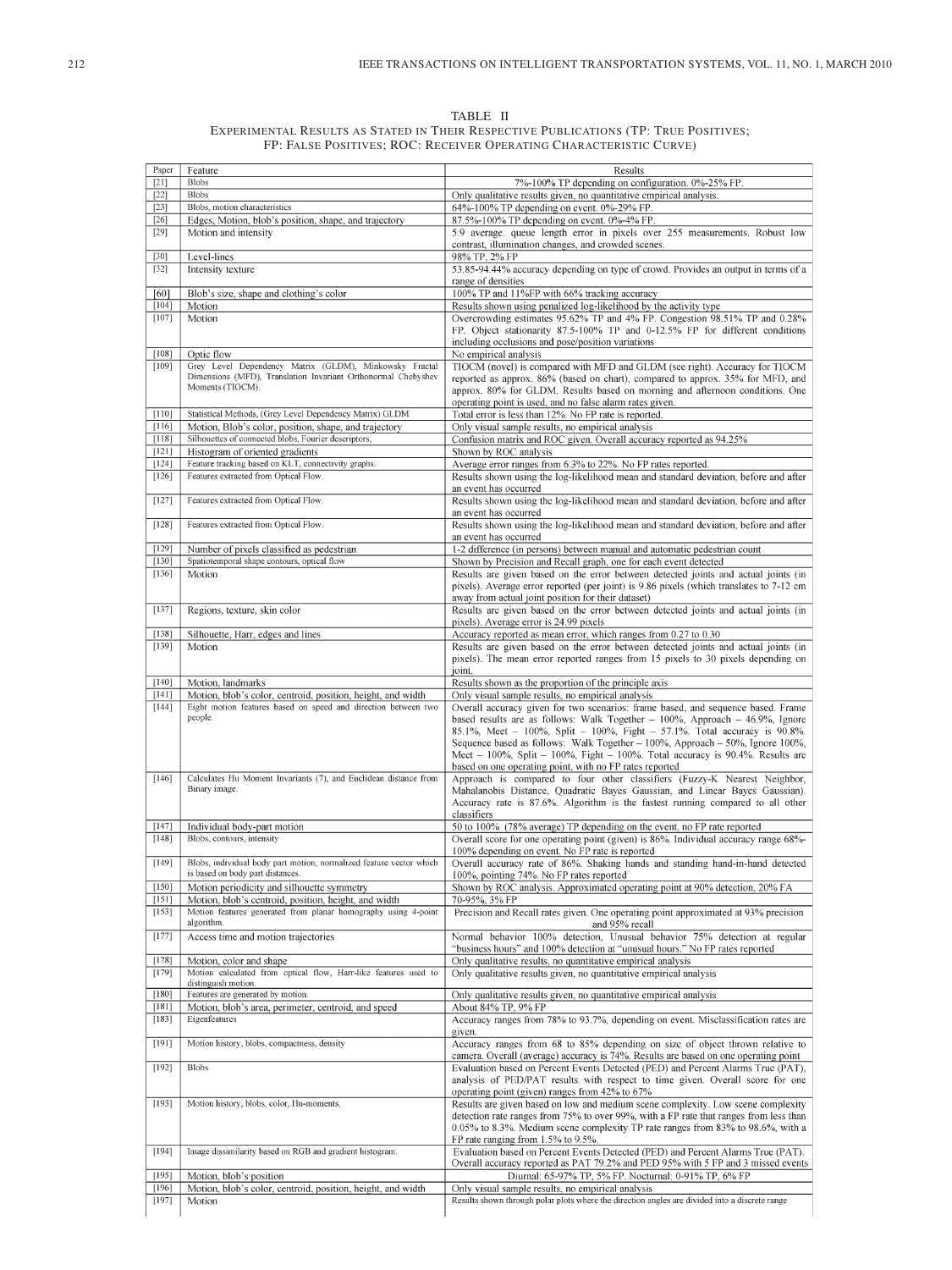crowd density classifiers [110] will greatly benefit from having a realistic and robust training data set. However, new techniques for creating human crowd scenes are continuously being developed, particularly due to the growing demand from the motion picture industry [111]. Simulated crowds have widely been studied in many application domains, including emergency response [112] and large-scale panic situation modeling [113], [114]; perhaps, simulated crowds [115] or flow models could also potentially offer visual surveillance researchers a new way to efficiently generate training data.

Solutions using fixed cameras that use standard imageprocessing techniques can be separated into two types: The first type uses an overhead camera, which contains "virtual gaits" that count the number of people crossing a predetermined area. Clearly, segmentation of a group of people into individuals is necessary for this purpose [116]. The second type attempts to count pedestrians using people detection and crowd segmentation algorithms. In the overhead camera scenario, many difficulties that arise with traditional side-view surveillance systems are rarely present. For example, overhead views of crowds are more easily segmented, since there is likely a space between each person, whereas the same scenario from a side-view angle could incorrectly be segmented as one continuous object. When strictly people counting, some surveillance cameras are placed at bottlenecked entrance points, where at most one person at any given time is crossing some predetermined boundary (such as a security checkpoint or an access gate at a subway terminal). However, a potential drawback is that overhead views are prone to tracking errors across several cameras (unless two cameras are operating in stereo) since human descriptors for overhead views are only reliable for a small number of pedestrians [117]. Hence, using multiple cameras may further complicate crowd counting. In cases where overhead surveillance views are not available, side-view cameras must be used to count people, and the multiple problems associated with this view (e.g., crowd segmentation and occlusion) come into play. In the case of crowd segmentation, some solutions that have been proposed include shape indexing, face detection, skin color, and motion [118], [119]. However, most of these methods heavily rely on image quality and frame rate for accurate results. Shape indexing and skin colors are considered robust to poor video quality, whereas motion and face detection are most dependent on video quality. Occlusion is another problem, since all or part of a person may be hidden from view. Some techniques try to mitigate this issue by detecting only heads [120] or omegashaped regions formed by heads and shoulders [121].

*3) Crowd Behavior:* Crowd behavior analysis has drawn significant interest from researchers closely working with the transit domain [122]. A recent survey [123] focused on crowd analysis methods employed in image processing. The flow of large human crowds [107] is a useful cue for human operators in real-time behavior detection, such as diverging crowd flow and obstacles. Flow cues can be used reactively by human operators to efficiently deal with accidents or preventively to timely control situations that potentially could lead to graver incidents. Recent crowd behavior analysis methods include tracking of moving objects [124], motion models using optical flow [125]–[128], and crowd-density measurement using background reference images [129]. A related surveillance problem consists of identifying specific individual events in crowded areas [130], in which motion from other objects in the scene will cause significant clutter under which algorithms might fail. Detecting particular behaviors based on crowd analysis (e.g., panic, fighting, and vandalism) is a new research direction for projects like SEcuRization KEeps Threats (SERKET) [131], which has recently been funded by the European Union to create methods to analyze crowd behaviors and aid in the fight against terrorism. Common abnormal crowd characteristics that have been researched are fallen person, blocked exit, and escape panic [125]–[127]. Behavior classification is often based on the vector fields generated by crowd motion instead of individual person tracking.

*4) Human Pose Estimation (Stance Change):* In transit surveillance applications, human pose estimation refers to the pose of the entire human body (e.g., going from standing to lying down in a metro is an indication of pedestrian collapse), and not a pose related to a single body part, such as a head pose, that can be used in applications such as driving monitoring [132]. However, keeping track of multiple body parts is often useful to estimate the global body poses. In fact, there are two main approaches to estimating the body pose. The first approach calculates ratios between the height and the width of the bounding box around a detected human. In [133], vertical and horizontal projection templates are used to detect standing, crawling/bending, lying down, and sitting. The second approach attempts to track specific joints and body parts [134], [135], both because they are useful for indicating the human pose and because, when accurately modeled, they can be used to recover the pose even after occlusion and other common tracking failures [136]. Due to self-occlusion and background clutter, some approaches also use the motion generated from each body part as a feature for pose change [137], since movements from each joint are shown to be interdependent. In [138], the observed motion is compared with registered motion exemplars, whereas action models are used to estimate possible future poses.

## *B. Multiple-Person Interactions*

Multiple-person interactions have largely been motivated by the growing demand for recognizing suspicious activities in security and surveillance applications. In [139], the behavior detection process consists of foreground segmentation, blob detection, and tracking. Semantic descriptions of suspicious human behaviors are defined through groups of low-level blobbased events. For example, fights are defined as many blobs' centroid moving together, merging and splitting, and overall fast changes in the blobs' characteristics. Attacks are defined as one blob getting too close to another blob, with one blob perhaps being initially static, and one blob erratically moving apart. Large projects like Computer-assisted Prescreening of Video Streams or Unusual Activities (BEHAVE) (2004–2007) [140] and Context Aware Vision using Image-based Active Recognition (2002–2005) [141] have each produced several publications focusing on multiple-person interactions. Algorithms include the use of a nearest neighbor classifier based on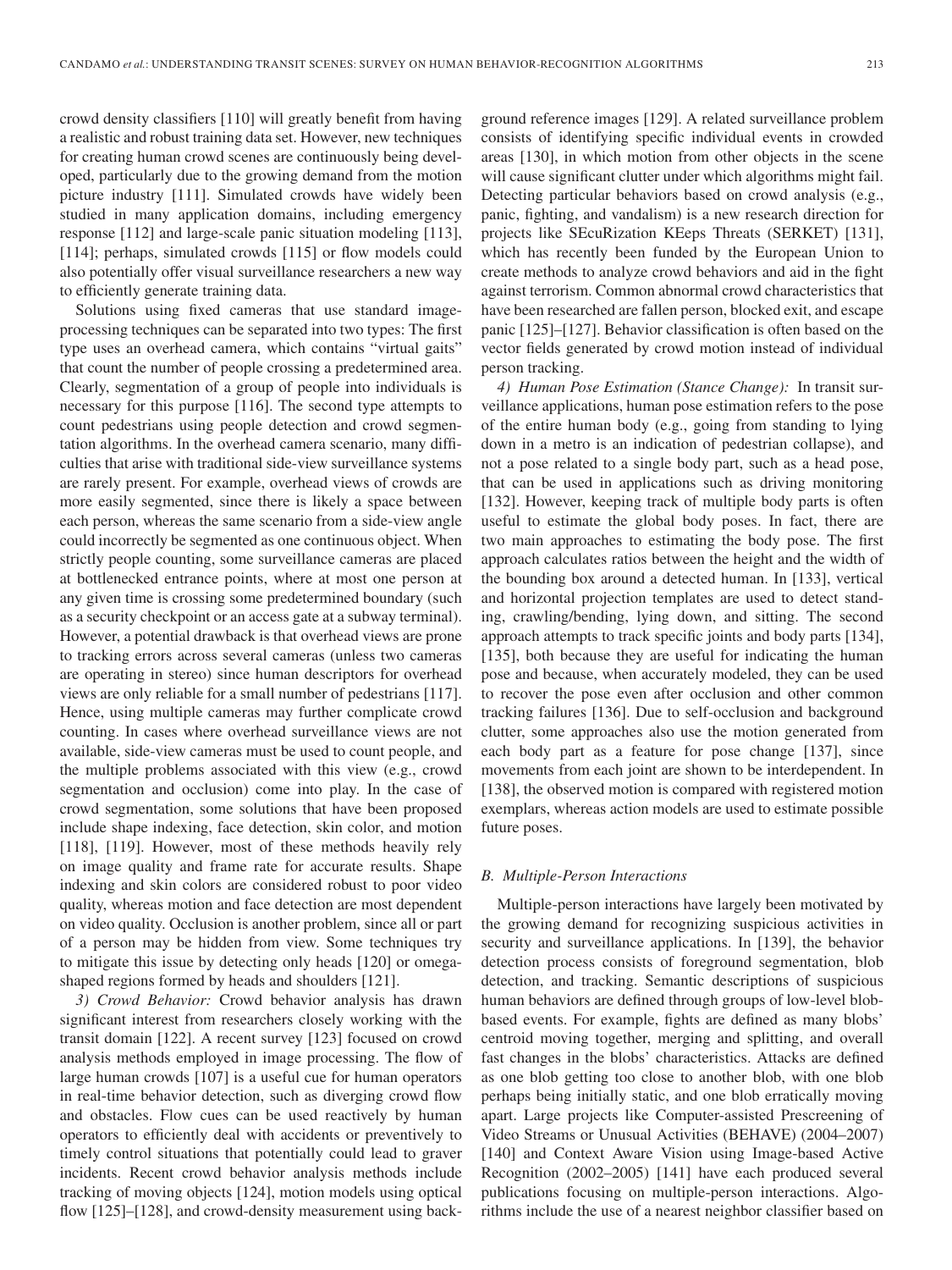trajectory information [142] to detect human interactions such as walking together, approaching, ignoring, meeting, splitting, and fighting; Bayesian networks [143]; and moment-invariant feature descriptions [144] to detect events, including sitting down, standing up, bending over, getting up, walking, hugging, bending sideways, squatting, rising from a squatting position, falling down, jumping, punching, and kicking. Often, performance relies on the ability to accurately segment and separate multiple human motions. Multiple free-form blobs and course models of the human body were used in a twoperson interaction in [145], which used a hierarchical Bayesian network to recognize human behaviors based on body part segmentation and motion. This work was extended [146] to track multiple body parts of multiple people. Processing at three levels (pixel, blob, and object) was used to distinguish punching, handshaking, pushing, and hugging. A technique that does not use temporal motion information but instead uses pose is discussed in [147]. By using a string matching method using a K-nearest neighbor approach, the authors were able to classify shaking hands, pointing, standing hand in hand, and the intermediate transitional states between these events.

Exchanging objects between persons is a common security concern in airports and other transit scenarios. In [148], backpack exchanging is detected based on the shape analysis of each person. First, a person is detected to be carrying or not carrying a backpack or any other object. Then, the object is segmented and tracked for possible future exchanges between people. The involuntary exchanging of objects such as pickpocketing is discussed in [149], and a real-time implementation of this behavior can be found in [150]. Other methods have extended the concept of "objects left behind" to analyze higher level information [190] of objects being "switched," i.e., changing hands. A noncontact hand gesture between people such as waiving was studied in [130]. This event was based on the localization of spatiotemporal patterns of each human motion and uses a shape-and-flow matching algorithm.

# *C. Person–Vehicle Interactions*

In general, transit systems involve surveillance of motorized vehicles and humans. Spatiotemporal relationships between people and vehicles for situational awareness [151] are the basis for analysis of "the big picture." However, operationally relevant behavior detection (e.g., human breaking in or vandalizing a car) has yet to be addressed in the research literature. As mentioned before, the focus of interest for this survey is human behavior recognition; however, for completeness, this following section provides a short general overview on vehicle visual surveillance. For a complete review of on-road vehicle detection systems, see [152].

Most existing automated vehicle surveillance systems are based on trajectory analysis. Detected events are abnormal low-frequency ones (e.g., U-turns, sudden brake, and pedestrians trespassing the street) [153], [154] or a small group of predefined events, such as accidents [155], [156], illegal parking [157], congestion status [158], illegal turns, or lane driving [159]. Events of interest are commonly learned using expectation–maximization [160] or modeled using semantic rules [161] similar to the human interpretation of such events and validated using existing data. Trajectory-based approaches have been the subject of significant study, particularly in the traffic analysis domain. Common approaches to trajectory analysis are based on Kalman filter [162], [163], dynamic programming [164], and hidden Markov models [160]. Discrete behavior profiling has been proposed [165] to avoid tracking difficulties associated with occlusion and noise. There is significant research done in domain-independent anomaly behavior detection [166], [167], as well as events based on group activities [165]. Transit surveillance involves many subproblems, including classification of different types of vehicles [168]– [170], vehicle recognition [171], or discrimination between vehicles and other frequent objects [172], such as pedestrians, bicycles, buses, cars, pickups, trucks, and vans.

#### *D. Person–Facility/Location Interactions*

*1) Intrusion or Trespassing:* Intrusion or trespassing is defined as the presence of people in a forbidden area. A forbidden area can also be defined in terms of time (e.g., after hours) or spatial relationships (e.g., a pedestrian walking close to the train platform edge or walking on the rails). A large number of intrusion detection algorithms rely on the use of a digital "trip wire." A trip wire is typically a line drawn over the image, which separates regions into "allow" and "do not allow" areas. In [20], [21], and [23], whenever a bottom corner of the bounding rectangle of an object intersects this line (rails in a subway), an intrusion is detected, and a warning is given. The warning stops when both corners of the rectangle come back to the allowed area. Intrusion detection is necessary to detect suicidal behaviors, such as people jumping on the train tracks. To reduce false positives, often, the blob needs to be tracked over time for a given number of frames after intrusion. To mitigate strong illumination changes, edges can be used in the motion extraction process [173]. Trespasser hiding [139] can be defined as a blob disappearing in many consecutive frames with the blob's last centroid position not close to an area previously defined as a possible "exit area." Access time and motion trajectory have also been shown to be useful for intrusion violation detection using hidden Markov models [174].

Another security-sensitive activity similar to intrusion is tailgating (i.e., illegal piggyback entry). Tailgating is a topic that has not received much attention in research but has been implemented in many commercial systems. Rather than strictly detecting an intrusion past a trip wire, illegal entry can occur when a human gains access through a door or gate by staying close to the person or car in front of him, sometimes without the knowledge of the authorized person.

*2) Wrong Direction:* Wrong direction occurs when an object is moving in a restricted direction. Typical examples of this behavior are people or crowds breaching security checkpoints at airports and subways or cars driving in wrong traffic lanes. In general, algorithms used to detect wrong direction heavily rely on a tracking algorithm, since successful tracking allows the movement of the object to easily be estimated and later compared with acceptable motion vectors [175]. In some scenarios, the overall crowd characteristics, which do not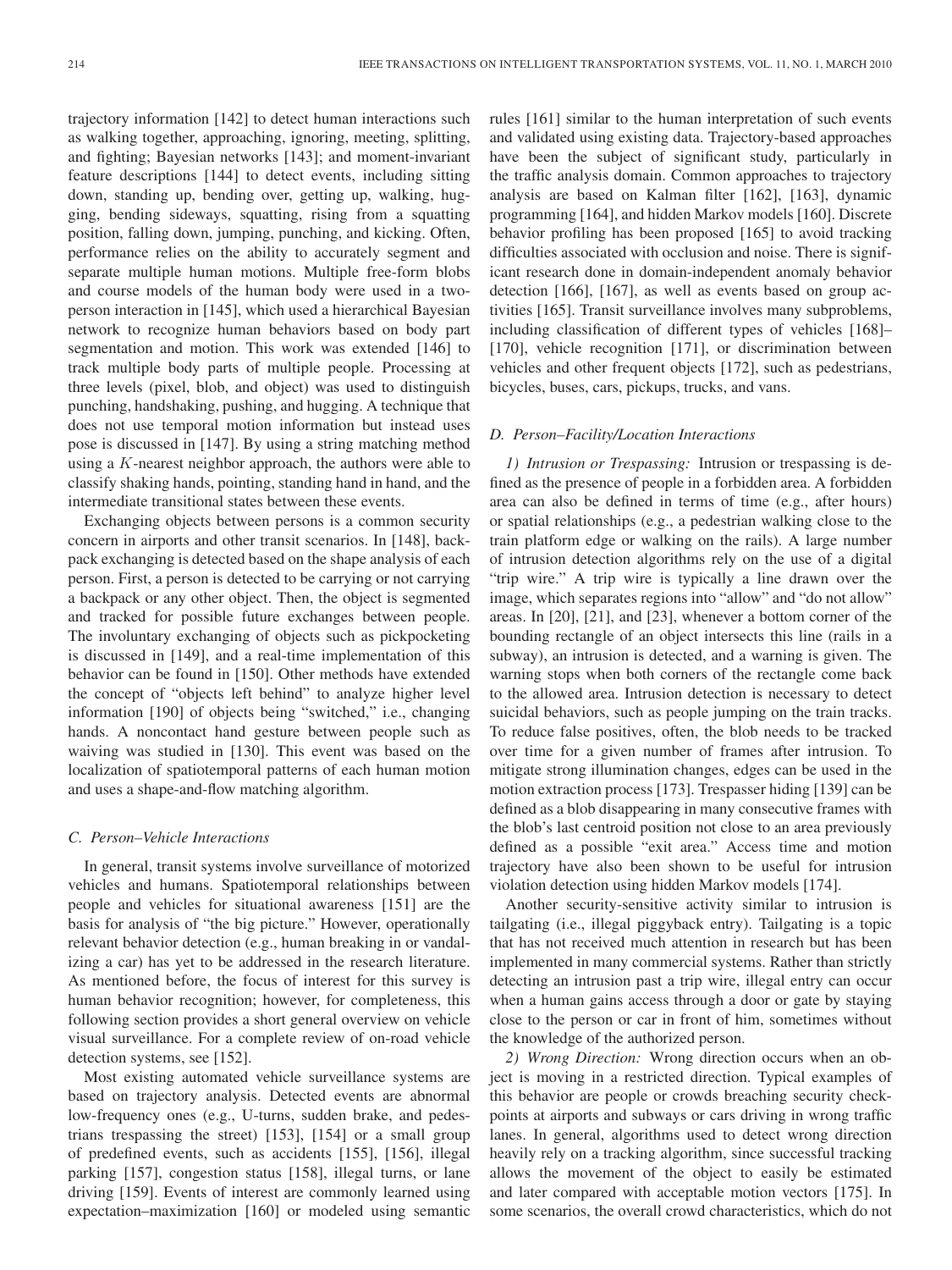rely on the tracking of individual objects, may be sufficient [107]. For instance, the movement of large groups of people in an uncommon direction may indicate panic or danger. To entirely automate the process, motion vectors can be calculated in conjunction with a GMM to learn the correct directional patterns of traffic in the scene [176].

*3) Vandalism:* Vandalism is defined in [139] as irregular centroid motion of a blob, combined with detected changes in the background. This definition is also implemented in [177] when a blob enters a scene and causes changes in the background or predefined "vandalisable" areas. In [178], vandalism is detected in unmanned railway environments using a neural net by detecting erratic or strange behaviors of a single person or a group.

*4) Object Stationarity (Object Removal and Object Left Behind):* In this survey, object stationarity exclusively refers to nonanimated objects. In transit surveillance systems, objects left behind usually represent suspicious or potentially dangerous elements (e.g., a suitcase and a backpack). Detection of dangerous objects is a critical task that leads to safety and security of the passengers. In 2004 and 2006, object stationarity was one of the events targeted by PETS. Most algorithms presented a simple background subtraction method to find stationary objects that were not present before. Many other methods have been proposed to deal with objects left behind or removed. In [179], an edge matching algorithm is used, which compares the current frame to the background model to detect objects removed or left behind. In [21], a block-based matching algorithm is used to detect stationarity. Each video frame is separated into blocks and classified as background or foreground using frame differences with respect to the training phase. If at any given time a foreground block is not moving, it is then considered to be stationary. There is still quite a lack of research in terms of object stationarity in the context of crowded areas, but researchers [180] have admitted this weakness and mentioned ways to include crowd segmentation algorithms to improve stationarity detection performance.

# IV. STATE-OF-THE-ART DISCUSSION AND FUTURE DEVELOPMENTS

Future developments mentioned in the previous survey [4] include multimodal data fusion, robust occlusion handling, usage of 3-D data, and usage of personal identification. In this section, additional potential directions of work are explored. In addition, an analysis of the current state-of-the-art behavior understanding algorithms is presented. Research weaknesses are identified, and possible solutions are discussed. The surveyed papers in Table III offer an indication to the level of interest in this research area. As shown in Fig. 6, it is clear that behavior recognition is an active research topic. In fact, there have been three times as many publications in the last three years than the number of all publications found before 2005.

# *A. Core Technology Limitations*

Human behavior algorithms heavily rely on the available core technology. There are many limiting factors to the usability of these core technologies in real transit systems. Implementing

analytics on some videos may not be feasible or could be restricted to only a subset of the available algorithms. There are many hardware-related problems such as poor resolution, low frame rates, or insufficient processing hardware. For instance, crowd-monitoring algorithms usually rely on the calculation of optical flow, which requires a moderately high frame rate and significant processing power. In fact, optical flow often requires special hardware if a real-time solution is needed [4]. In this survey, we separate algorithms in terms of processing speed into two groups, namely, real time and offline processing (see Table III). Nevertheless, in the last decade, the imageprocessing community in this context agrees that the definition of real time is not clear, although many researchers use it in their systems [7]. This point brings the biggest concern to create an accurate assessment of core technology limitations: the lack of independent studies that compares behavior detection performance in transit environments with a common set of data set and metrics. For instance, although significant progress has been made in object tracking in the last decade, tracking methods usually rely on assumptions that often overly simplify the real problem. Assumptions such as smoothness of motion, limited occlusion, illumination constancy, and high contrast with respect to background [73] effectively limit the algorithms' usability in real scenarios within the transit-surveillance domain.

### *B. Evaluation Framework*

Robust evaluation of automatic computer-vision methods is a complicated task. Standard baseline algorithms are required for comparison purposes. These baseline algorithms are usually well known to computer scientists working in related areas of research. However, there are no accepted baseline algorithms in behavior recognition for transit applications. Surprisingly, a few papers in Table III formally compare performance against any other related work, making behavior-detection algorithm comparison scarce in the literature. Dealing with new detection tasks that have not previously been studied will clearly require baselines to be developed. In any case, the use of well-known and standard low-level processing techniques is a must. A meaningful study must compare performance with techniques that are likely to work under most circumstances, rather than compare with techniques likely to fail under the scope of interest. Transit data are far from common as are the problems that come along with them. On top of typical problems faced in vision-based surveillance applications, the transit domain faces particularly difficult problems, including poor illumination with drastic lighting changes (e.g., underground stations and tunnels) and heavily crowded scenes. In outdoor transit, weather can also have a significant impact on the quality of the data. A previous study on capturing human motion, which compares over 130 papers, found algorithms to be heavily constrained to assumptions [7] related to movement, environments, and subjects. Nearly a decade later, algorithms still rely on many of the same assumptions. The problem is that performance under these situations is not well specified in the literature. In transit environments, particular concerns are assumptions of camera motion, camera parameters, field of view, background complexity, landmarks, lighting and weather conditions, crowd density,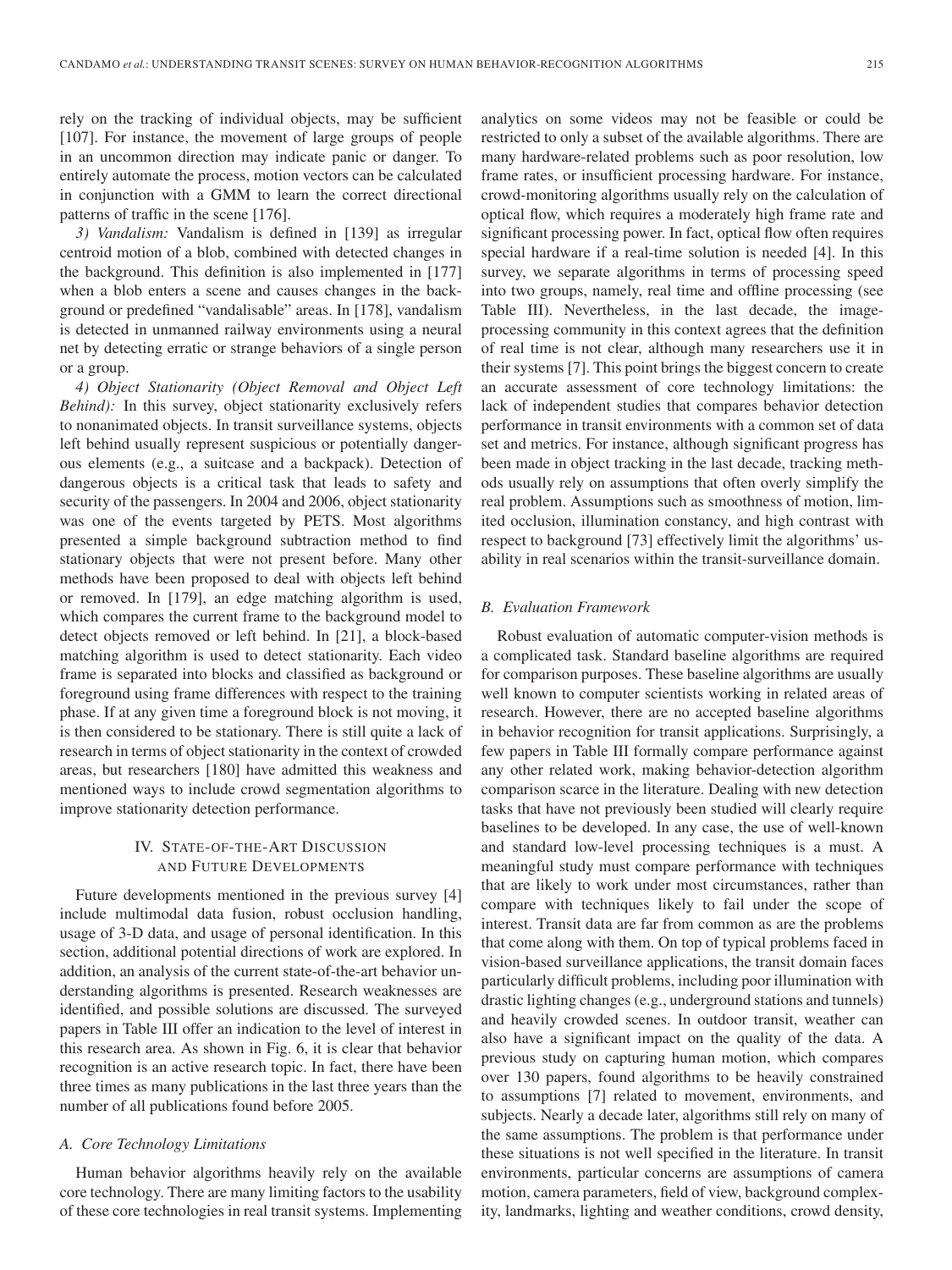# TABLE III

PUBLICATIONS OF BEHAVIOR RECOGNITION ALGORITHMS APPLICABLE TO TRANSIT SURVEILLANCE SYSTEMS (O: DATA SET INCLUDES OUTDOOR DATA SETS; R: MENTIONS A REAL-TIME IMPLEMENTATION; C: DATA SET INCLUDES CROWDED SCENES)

| First Author        | Yr              | <b>Behaviors</b>                                                                                                          | Dataset                                                                                                         | $\circ$     | $\,$ R                  | $\mathcal C$                   | Ref            |
|---------------------|-----------------|---------------------------------------------------------------------------------------------------------------------------|-----------------------------------------------------------------------------------------------------------------|-------------|-------------------------|--------------------------------|----------------|
| Yasin               | 08              | Bending down, Gun Shot, Jumping up, Kicking front and Punching forward                                                    | 185 videos containing 5 types of<br>motion                                                                      | N           | N                       | N                              | [144]          |
| <b>Bissacco</b>     | $\overline{08}$ | Human Pose                                                                                                                | 2950 images of human walking in                                                                                 | N           | N                       | N                              | [136]          |
| Jang                | $\overline{08}$ | Human Pose                                                                                                                | circle, unspecified resolution.<br>600 images of unspecified                                                    | N           | N                       | N                              | [138]          |
| Li                  | 08              | resolution<br>Classifier training 1755 positive<br>Crowd counting                                                         |                                                                                                                 | Υ           | N                       | Y                              | [121]          |
|                     |                 |                                                                                                                           | samples of 32x32px, and 906 for<br>testing. Counting testing 12 minutes<br>of video                             |             |                         |                                |                |
| Blunsden            | 07              | walking together, approaching, ignoring, meeting, splitting, and fighting                                                 | Unspecified number of videos<br>from CAVIAR. Data described using<br>number of activity points and<br>sequences | $_{\rm N}$  | N                       | N                              | $[142]$        |
| Dong                | 07              | People counting, crowd density                                                                                            | 2 videos                                                                                                        | Y           | Y                       | Y                              | [118]          |
| Fathi               | 07              | Human Pose                                                                                                                | 1008 images (divided into 4                                                                                     | $\mathbb N$ | N                       | N                              | [137]          |
| Ghazal              | 07              | Theft, graffiti, defacing                                                                                                 | subjects), unspecified resolution<br>3 videos                                                                   | Y           | Y                       | N                              | [177]          |
| Ke                  | 07              | Picking up object, waiving, pushing elevator button                                                                       | 20 minutes of video, 160x120px                                                                                  | Y           | Y                       | Y                              | [130]          |
| Lee                 | 07              | Human Pose                                                                                                                | Unspecified number of videos,<br>including indoor and outdoor scenes                                            | Ÿ           | N                       | N                              | [134]          |
| Monteiro            | 07              | Wrong direction                                                                                                           | Unspecified number of 320x240<br>px images                                                                      | Y           | Υ                       | N                              | [176]          |
| Park                | 07              | Human-vehicle situational awareness                                                                                       | 30 minute video                                                                                                 | Υ           | N                       | Y                              | [151]          |
| Park                | 07              | Person - Person interaction, shaking hands, pointing, standing hand-in-hand                                               | Train 30 images, test 38 images                                                                                 | N           | N                       | $\overline{\mathsf{N}}$        | [147]          |
| Ribnick             | 07              | <b>Thrown Objects</b>                                                                                                     | Unspecified indoor and outdoor<br>videos                                                                        | Y           | Y                       | $\overline{N}$                 | [188]          |
| Andrade             | 06              | Crowd behavior: normal, blocked exit, and fallen person                                                                   | 6000 384x288px images                                                                                           | N           | N                       | Y                              | $[126]$        |
| Andrade             | 06              | Crowd behavior: normal, blocked exit, and fallen person                                                                   | Unspecified number of 384x288px                                                                                 | Y           | $\overline{N}$          | Y                              | [127]          |
| Andrade             | 06              | Blocked exit                                                                                                              | images<br>3 simulated 384x288px datasets,                                                                       | N           | $_{\rm N}$              | Y                              | [128]          |
|                     |                 |                                                                                                                           | train 1 sequence with 2000 frames                                                                               |             |                         |                                |                |
| Bird                | 06              | Abandoned Object                                                                                                          | 3 hours and 36 minutes, 4 videos,<br>320x240px                                                                  | Υ           | Y                       | Y                              | [189]          |
| Ferrando            | 06              | Object left behind, object switching                                                                                      | 800 images                                                                                                      | N           | Υ                       | N                              | [190]          |
| Park                | 06              | approaching, departing, handshaking, pointing, pushing, hugging                                                           | Unspecified number of sequences,                                                                                | N           | N                       | $\overline{\mathsf{N}}$        | [146]          |
| Rabaud              | 06              | Crowd density                                                                                                             | 320x240px<br>900 320x240px images, and 1000                                                                     | Υ           | N                       | Υ                              | [124]          |
| Rahmalan            | 06              | Crowd counting                                                                                                            | 640x480px images<br>150 200x200px training and 75                                                               | Υ           | N                       | Y                              | [109]          |
| Ribnick             | 06              | Camera Tampering                                                                                                          | testing images<br>Unspecified indoor and outdoor<br>videos                                                      | Y           | Y                       | Y                              | [191]          |
| Sijun               | 06              | Object ownership, Object stationarity                                                                                     | 92 training and 45 testing videos                                                                               | N           | N                       | N                              | [180]          |
| Velastin            | 06              | Circular and diverging flows, obstacle detection                                                                          | Unspecified number of 512x512px                                                                                 | N           | Y                       | Y                              | [107]          |
| Wu<br>Angiati       | 06<br>05        | People counting, crowd density<br>Vandalism                                                                               | grayscale videos<br>70 320x240px images<br>2 videos (diurnal and nocturnal)                                     | Y<br>Y      | N<br>$\overline{N}$     | Y<br>$\ensuremath{\mathbb{N}}$ | [110]<br>[192] |
|                     |                 |                                                                                                                           | with 7 graffiti drawn                                                                                           |             |                         |                                |                |
| Bird                | 05              | Loitering                                                                                                                 | Train 205 images. Test 30 minutes<br>720x480px video                                                            | $_{\rm N}$  | $_{\rm N}$              | $\mathbb N$                    | [60]           |
| Black               | 05              | Crossing, falling on, proximity, throwing objects to, walking on tracks                                                   | Entire CREDS dataset                                                                                            | N           | Υ                       | Y                              | [21]           |
| Fuentes             | 05              | Unattended luggage, intrusion into forbidden areas, falls onto tracks,<br>People hiding, vandalism, fights                | Unspecified number of 384x288px<br>color images                                                                 | N           | Y                       | Y                              | [139]          |
| Lee                 | 05              | Human Pose                                                                                                                | PETS 2003 Smart meeting video                                                                                   | N           | N                       | N                              | [135]          |
| Liu                 | 05              | Virtual gate crowd counting, proximity to tracks                                                                          | 1 10 minute video                                                                                               | N           | N                       | Y                              | [116]          |
| Nascimento          | 05              | Passing, entering, and leaving a storefront in a public area                                                              | 40 trajectories from 25 movies of<br>about 5 minutes. each                                                      | Ν           | N                       | $\mathbb N$                    | [104]          |
| Schwerdt            | 05              | Abnormal direction of motion, loitering, objects left behind, train presence,                                             | Camera C sequences from CREDS                                                                                   | N           | Υ                       | N                              | $[22]$         |
| Seyve               | 05              | and crossing, proximity, walking on tracks<br>Crossing, dropping, falling, proximity, throwing object, walking on tracks, | dataset<br>Unspecified dataset from CREDS                                                                       | N           | Υ                       | N                              | $[23]$         |
| Velastin            | 05              | trap by train door<br>Overcrowding/congestion, Abnormal direction of motion, loitering, objects                           | PRISMATICA live test. Validation                                                                                | N           | Y                       | Y                              | $[26]$         |
|                     |                 | left behind, train presence                                                                                               | of results with at least 200 activity<br>samples                                                                |             |                         |                                |                |
| Aubert              | 04              | Loitering, objects left behind                                                                                            | 436 stationary situations test cases<br>on gray level 256x256px images                                          | N           | N                       | $\mathbb N$                    | $[30]$         |
| Fuentes             | 04              | Objects left behind, intrusion, falls, hiding, vandalism/Graffiti, fights, attacks                                        | Unspecified number of<br>384x288px color images                                                                 | N           | Y                       | $\mathbb N$                    | [193]          |
| Kang                | 04              | Security breaches (i.e. wrong direction)                                                                                  | Dataset not specified                                                                                           | N           | Y                       | N                              | [175]          |
| Reisman             | 04              | Crowd detection                                                                                                           | 320x240px video from mobile<br>platform                                                                         | Y           | $\overline{\textbf{Y}}$ | $\mathbf Y$                    | [108]          |
| Kettnaker           | 03              | Intrusion detection                                                                                                       | Training 18 security                                                                                            | N           | $\mathbb{N}$            | N                              | [174]          |
|                     |                 |                                                                                                                           | officer sequences, and 9 cleaning<br>sequences. Testing 15 sequences of                                         |             |                         |                                |                |
|                     |                 |                                                                                                                           | normal and 12 of illegitimate                                                                                   |             |                         |                                |                |
|                     |                 |                                                                                                                           | behavior on 120x160px color<br>images                                                                           |             |                         |                                |                |
| Park                | 03              | Approaching, departing, pointing, standing hand-in-hand, shaking hands,                                                   | 56 320x240px sequences                                                                                          | N           | N                       | N                              | [145]          |
|                     |                 | hugging, punching, kicking, and pushing                                                                                   |                                                                                                                 |             |                         |                                |                |
| Cupillard<br>Sacchi | 02<br>01        | Fighting, Blocking, Forbidden Zone, Pickpocket<br>Graffiti, gang behavior: "agitated" and "calm" behavior                 | 20 sequences<br>270 frames for training, 118 image                                                              | N<br>N      | N<br>$\mathbb N$        | $\mathbb N$<br>$\mathbb N$     | [149]<br>[178] |
|                     |                 |                                                                                                                           | sequences for testing                                                                                           |             |                         |                                |                |
| Aubert              | 99              | Queue length estimation                                                                                                   | 255 measurements from 2 hours of<br>video of airport scenes                                                     | N           | Y                       | Y                              | $[29]$         |
| Haritaoglu          | 99              | Handbag detection, object exchange                                                                                        | 100 320x240px videos                                                                                            | Y           | Y                       | N                              | [148]          |
| Marana              | 97              | Crowd density estimation                                                                                                  | 151 train and 149 test images                                                                                   | N           | Y                       | Y                              | $[32]$         |
| Yin                 | 95              | Crowd density estimation                                                                                                  | 1 training and 2 testing train<br>station sites                                                                 | N           | N                       | Y                              | [129]          |
| Velastin            | 94              | Crowd detection                                                                                                           | 100 512x512px gray level images                                                                                 | N           | Y                       | N                              | [194]          |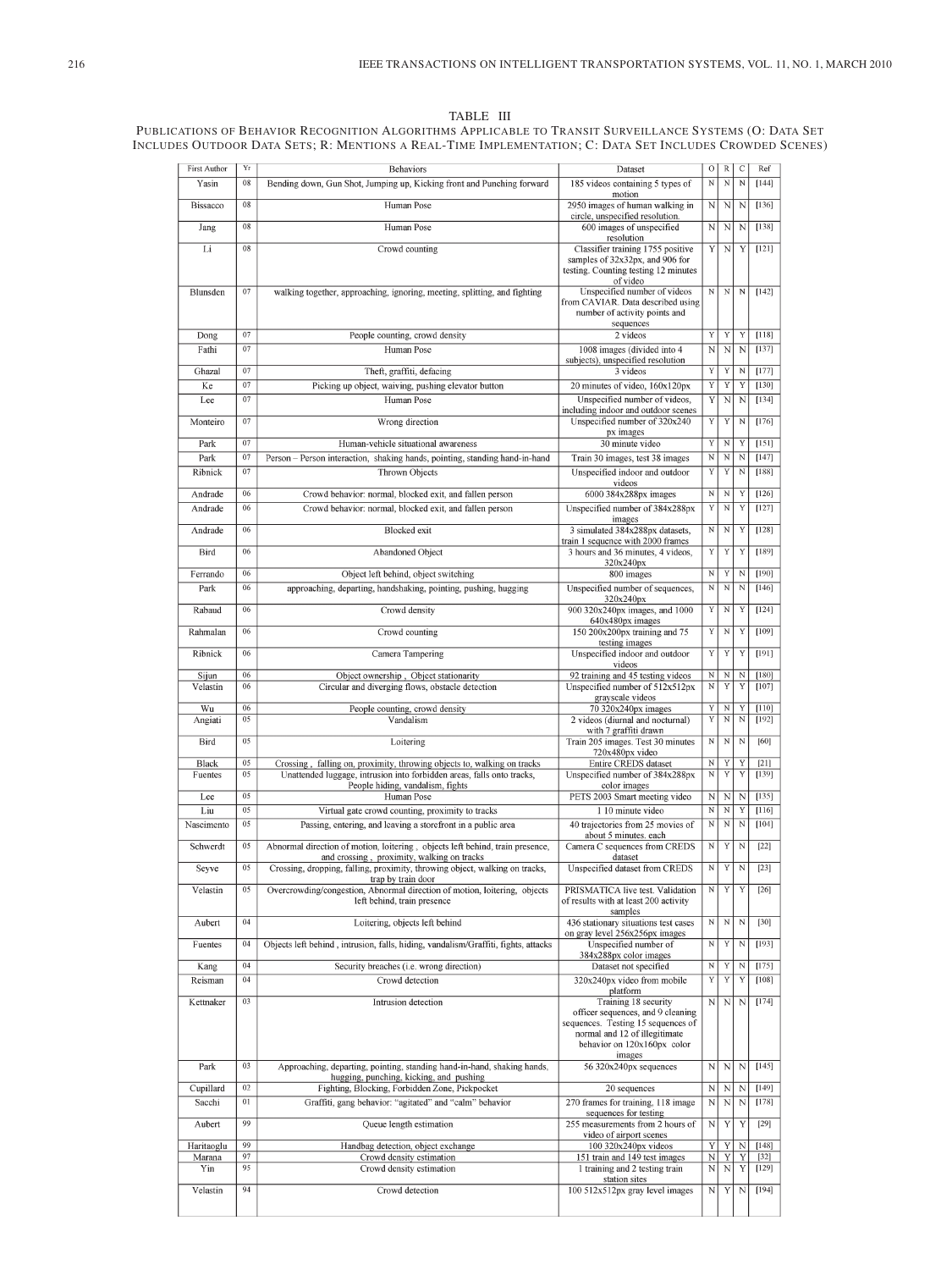

Fig. 6. Increasing interest on human behavior recognition research is shown through a comparison of a number of papers published up to 2008.

number and severity of occlusions, subject initialization or *a priori* information (e.g., known pose, movement, and tightfitting clothes), and variability of motion patterns. Going back to a point made earlier, there is a lack of independent studies that attempt to describe the effect of these problems in different transit scenarios; therefore, it is unclear how behavior detection algorithms and commonly used low-level processing methods are affected by some of these domain-specific problems.

# *C. Standard Terminology*

It is often assumed that crowds will be evenly distributed across the available space. However, that is not necessarily the case in transit areas such as a metro platform, where people are "competing" for space to ensure they get on the next train. The occupancy capacity of a given area depends on the pertinent licensing authority (e.g., fire or police department and emergency agency). For example, in U.K., the Communities and Local Government regulations set the limit occupancy for a bar [181] to 0.3–0.5  $m<sup>2</sup>$  per person, but the same regulations do not apply to shopping malls. In image processing, to find a common ground for publications and experimental results, sometimes, it is necessary to use standard operational definitions. In [109] and [182], definitions based on current practical safety guidelines are used. For example, very low density is defined as people/ $m<sup>2</sup> < 0.5$ , whereas very high density is defined as people/ $m^2 > 2$ . Other studies use less mathematically precise definitions such as "Overcrowding occurs when too many people congregate within a certain location. Congestion is a situation where it becomes difficult for an individual to move within a crowded area" [21]. A common approach is to describe a crowd in terms of the number of individuals in it, like in [32], where authors define "very low density (0– 15 people), low density (16–30 people), moderate density (31–45 people), high density (46–60 people), and very high density (more than 60 people)." Clearly, comparing related work dealing with "crowds" becomes extremely complicated since there is no widely accepted standard way to define crowd levels in the literature. Additionally, it is hard to identify methods that directly refer to similar data sets in terms of crowd density.



Fig. 7. Data set description analysis based on 52 transit surveillance-related papers surveyed in this paper. "None" refers to papers that include no reference to the data set used. "Complete" indicates that a full description is included, i.e., quantity and pixel resolution for both training and testing data. "Incomplete" indicates that there is some description but not enough to account for "Complete."

# *D. Data Sets*

This survey has found across the literature the tendency to not fully specify the data set used. As shown in Fig. 7, most papers, regardless of the review process, chose to not completely disclose the data set description of their work. Clearly, this information is necessary when showing the significance of an algorithm and understanding their results. Moreover, relative improvements over other previously reviewed publications may be hard to quantify since a comparison of the data sets cannot be made. Consequently, it is often unclear what level of empirical validation is behind published techniques. An advantage of using similar or common data sets is that performance scores from different algorithms can directly be compared, as long as the evaluation framework is comparable. However, in general, transit security data are hard to come by, due to the difficulty of gathering an adequate supply of valid video sequences containing operationally relevant events [139], and overcome privacy and security concerns [193]. Initiatives like TREC Video Retrieval Evaluation [183] encourage research by providing large data set collections and uniform scoring procedures. Efforts like this will be required as organizations become interested in comparing behavior detection reliability and results. Nevertheless, some authors using available data sets report concrete results only on very small portions of the data set but make reference of general testing on the entire data. Other authors refer to algorithms being able to work without any level of detail on performance, which does not offer researchers in the field with any meaningful performance information. In this survey, we found these to be common problems in the literature.

### *E. Distributed Surveillance*

Distributed surveillance systems are networks of sensors that can be spread over large regions. Often, a single view of a transit scene could be insufficient to determine certain complex human behaviors. Large networks of cameras and other sensors could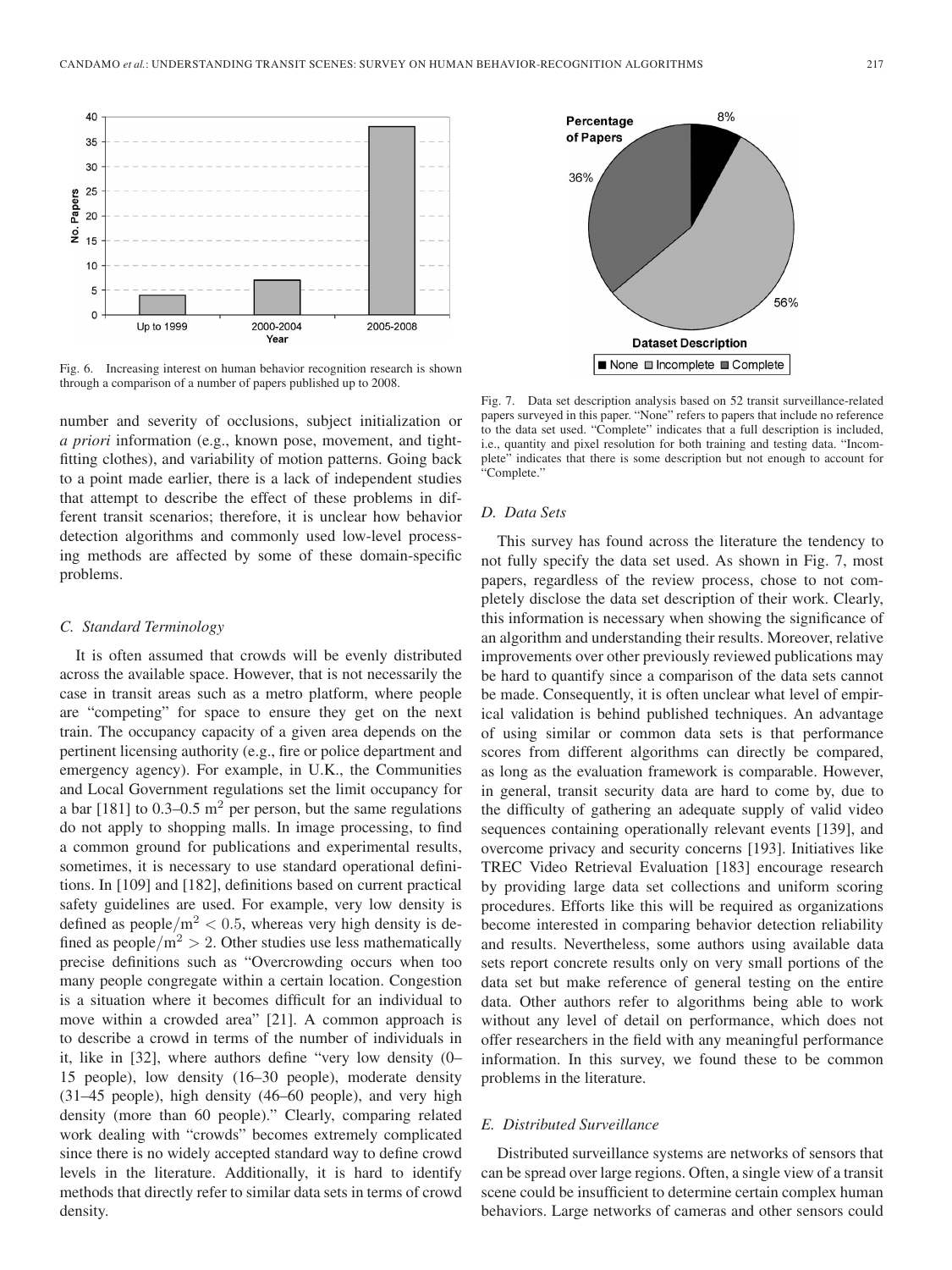| Ref.    | Manufacturer                  | <b>Object Tracking</b> | <b>Breach</b> | Loiter | Crowd<br>Analysis | Stance<br>Change | Object<br>Left | Object<br>Removal |
|---------|-------------------------------|------------------------|---------------|--------|-------------------|------------------|----------------|-------------------|
| $[200]$ | Agent Vi                      | ✔                      | v             | V      | И                 |                  | v              |                   |
| $[201]$ | Aimetis Corp                  | ✔                      | v             | V      | V                 |                  | ν              | ممن               |
| $[202]$ | Cernium Corp                  | ✔                      | ✔             | V      | И                 |                  | И              |                   |
| $[203]$ | Eptascape, Inc.               | ✔                      | ✔             | V      | ν                 |                  | V              | ممع               |
| $[204]$ | Honeywell International, Inc. | ✔                      | ✔             | V      | v                 | V                | ν              | ✔                 |
| $[205]$ | Indigo Vision                 | ν                      | ✔             |        | V                 |                  | V              | V                 |
| [206]   | Intelliview Technologies Inc  | ✔                      | v             |        |                   |                  |                |                   |
| $[207]$ | Intellivision                 | ✓                      | V             |        | V                 |                  | v              | ممن               |
| $[208]$ | <b>IPSOTEK Ltd</b>            | ✔                      | V             | V      | V                 | V                | v              | v                 |
| $[209]$ | March Networks                | V                      | V             | V      | V                 | V                | V              |                   |
| $[210]$ | Mate Intelligent Video        | ✔                      | v             | V      | ✔                 |                  | ✔              |                   |
| $[211]$ | Object Video                  | v                      | v             | V      | V                 |                  | V              | ممه               |
| $[212]$ | SightLogix Inc                | v                      | ✔             |        |                   |                  |                |                   |
| [213]   | Verint                        | v                      | v             | V      | V                 |                  | v              |                   |
| $[214]$ | Vidient                       | ✓                      | ↙             | V      | И                 |                  | ↙              | ✔                 |
| $[215]$ | Nice Systems                  | ✔                      | ✔             |        | ν                 |                  | ν              |                   |
| $[106]$ | TrueSentry, Inc.              | ✓                      | ↙             | V      | ν                 |                  | ν              |                   |
| [216]   | Ioimage, Ltd                  | ↙                      | ↙             | مما    |                   |                  | ν              | v                 |

TABLE IV BEHAVIOR RECOGNITION SUMMARY ADVERTISED BY COMMERCIAL PROVIDERS IN THEIR WEBSITES

interact to form a "bigger picture," which can potentially offer a viable solution to complex problems. Many transit systems have large sensor networks (e.g., audio, video, motion sensors, and smoke detectors) already in place. Under such scenarios, multiple sensors can be used to generate more accurate, complete, and dependable data. For example, camera networks can be used to provide multiple views of a scene, which might diminish the number of tracking occlusions [184]. In addition, sensors can often overcome weaknesses of other sensors; for example, fusing color and infrared video can be used to improve tracking through occlusions [185]. However, there is not much work reported on the integration of different types of sensors in automated video surveillance systems [5]. Multimodal fusion, such as audio and video [186] or infrared and stereovision [187], can potentially offer better scene understanding, thereby improving situational awareness and response time. For general distributed surveillance, see a detailed survey in [5] for more information.

# *F. Aerial Surveillance*

Moving cameras and mobile surveillance platforms have yet to become an important player in transit surveillance. With much research and commercial interest in UAVs and mobile surveillance platforms, current solutions are not far from being usable as an efficient surveillance platform for transit networks. Early works using surveillance video from UAVs [195], [196] describe behavior analysis algorithms for low-resolution vehicles to monitor roadblock checkpoints (e.g., avoiding, passing through, and getting closer). As aerial surveillance has gained increased interest within the research community, authors have proposed techniques to detect low-resolution vehicles [197] and buildings [198] from aerial images. As surveillance techniques using image-processing algorithms are created to be used on aerial platforms, tracking-based methods often used in current transit applications will likely have problems with aerial video. Tracking systems have problems with objects following broken trajectories resulting from limited field of view and occlusion due to terrain features. Recent work is being driven by these problems, leading to solutions for problems such as the study of global motion patterns [199] from aerial video. As resolution and video quality increases, transit surveillance, including people, vehicles, and behavior analysis, is logically the next step.

#### *G. Commercial Systems*

There are many commercial system providers who offer visual surveillance solutions for residential, commercial, government, and law enforcement agencies. Most modern systems now include video analytics software useful for automatic behavior recognition. Moreover, the actual storage of the video is significantly reduced if recording is performed only when an alarm is triggered by one of such behaviors. Customers are also able to specify defining attributes of moving objects, such as shape and speed, to provide means to efficiently search large video databases. Along with a visual cue on a security monitor, other common features include automatic e-mail or text messaging to cell phones or personal display assistants when alarms are triggered. In addition, geocoded mapping tools combined with real-time communication allow key personnel to further investigate the alarms. Table IV shows a summary of existing commercial systems, including current general behavior detection capabilities. Capabilities are based on information advertised by vendors in their websites as in April 2009. Due to the broad terminology used by different providers, we based behavior labels on the most common names found. In Table IV,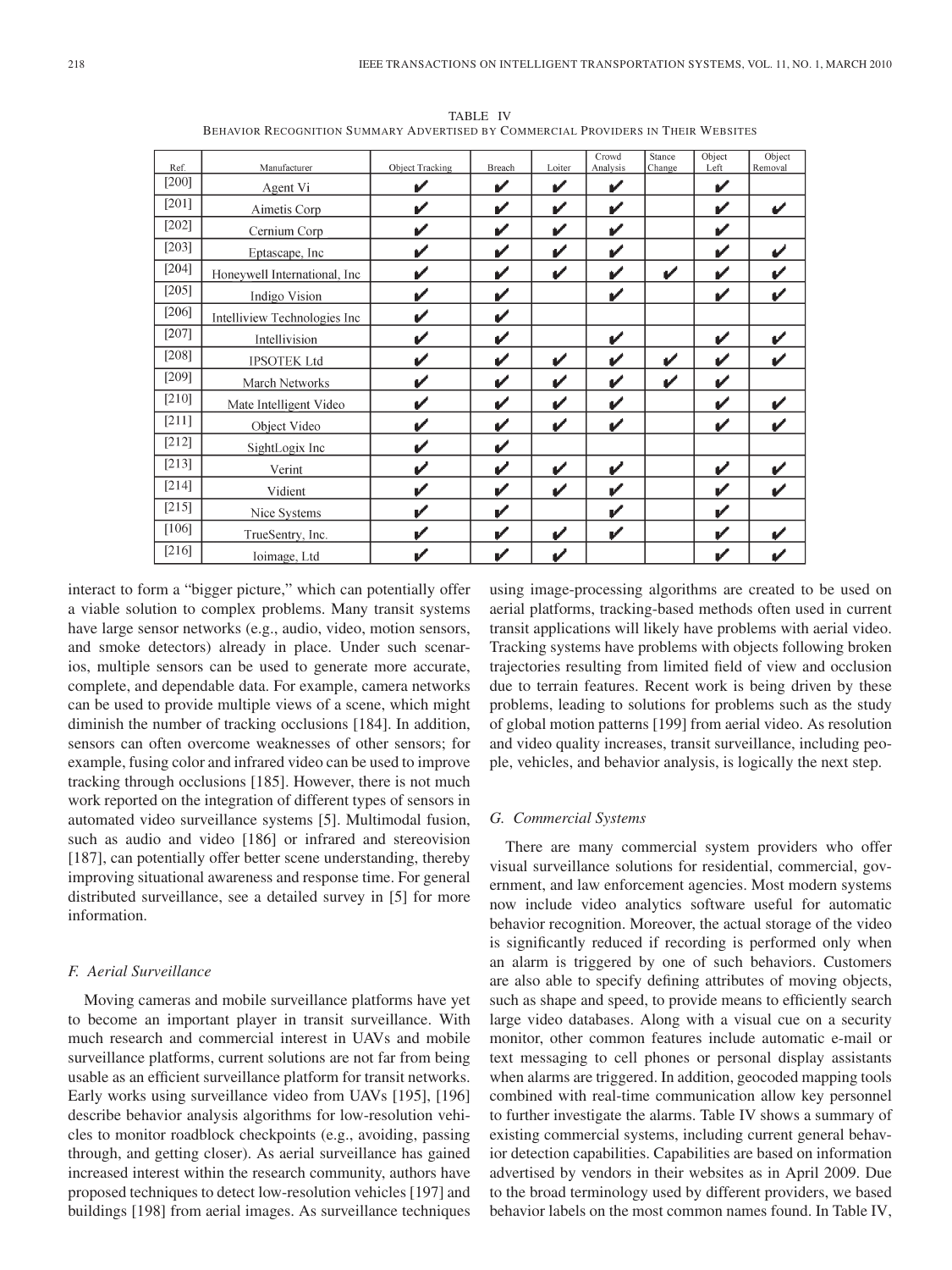crowd analysis refers to any analytics that targets crowds in general; thus, it would include events like people counting, crowd density, and queue length monitoring.

As capabilities advertised by commercial providers increase, the necessity for an independent evaluation of such capabilities becomes increasingly more prominent. Currently, there are no published efforts in the literature or independent data that can sustain the providers' claims. Furthermore, it is not clear how typical problematic conditions of mass transit systems, such as heavy traffic, crowded areas, detrimental weather effects, and drastic illumination changes, could affect performance. Additionally, without independent verification studies, there is no way to determine strict technical terminology commonality, and therefore, we could not compare performance across platforms. In other words, we have no idea which system (vendor) will perform better using a given set of requirements. Let us consider detection of the loitering behavior as an example. Looking at Table IV, almost two thirds of vendors advertised loitering detection capabilities. Let us take into account that, as discussed earlier in this paper, we describe that, in [60], loitering is detected over long periods of time, including likely situations of subjects leaving the scene or being frequently occluded. However, it is unclear that any of the systems listed in this table can achieve the same results as in [60]. In fact, based on direct discussions with some vendors, it was made clear that systems, in general, have significant limitations with respect to camera placement, image quality and resolution, lighting conditions, occlusions, object contrast and stationarity, and weather.

## V. CONCLUSION

Public transit agencies are under mounting pressure to provide a safe and secure environment for their passengers and staff on their buses, light-rail, subway systems, and transit facilities. Transit agencies are increasingly using video surveillance as a tool to fight crime, prevent terrorism, and increase the personal safety of passengers and staff. Visual surveillance for transit systems is currently a highly active research area in image processing and pattern recognition. The number of research papers published in the last three years outnumbers the rest of the previous related literature threefold. This survey presented an overview of the state-of-the-art developments on behavior recognition algorithms for transit visual surveillance applications. A literature sample of 52 papers was used to study state-of-the-art strengths and weaknesses. Analysis includes behaviors, data sets, and implementation details. A classification strategy is presented that separates these papers by the targeted human behavior. The behavior groups are as follows: 1) single person or no interaction (i.e., behaviors exhibited by a single person that does not interact with any other person or vehicles); 2) multiple-person interactions; 3) person–vehicle interactions; and 4) person–facility/location interactions.

In this survey, a brief overview of the core technologies (i.e., all preprocessing steps before behavior recognition) has been included. There are many well-known limitations in the core technologies that need to be addressed. Techniques are often sensitivity to poor resolution, frame rate, drastic illumination changes, detrimental weather effects, and frequent occlusions, among other common problems prevalent in transit surveillance systems. Consequently, improved core technology algorithms are needed to increase the reliability of human behavior recognition. Over the last decade, numerous methods for evaluating core technologies have been proposed. However, there are no standard evaluation methods for human behavior recognition. Creating standard evaluation tools includes defining a common set of terminology and generating operationally similar data sets. For example, a bus and a metro can both be "crowded." However, operationally, the "crowds" in both situations are very different. Thus, without a standard precise definition of "crowd," formal comparisons become a very difficult task.

There are vast amounts of untapped information present in surveillance video footage, which can be exploited for automatic behavior detection. However, there is still a big gap in analytical skills between a typical security guard and stateof-the-art image-processing algorithms. On the other hand, there is a never-ending struggle to increase security personnel effectiveness over long periods of time while reducing labor costs. Many think of computer technology as the only solution that is able to close that gap.

# ACKNOWLEDGMENT

The authors would like to thank D. Kelsey (Hart) and S. Godavarthy and W. Cheng (University of South Florida) for their involvement and support in the completion of this paper.

#### **REFERENCES**

- [1] *Official website for Metropolitan Transportation Authority*. [Online]. Available: http://www.mta.info
- [2] *Official website for Moscow Metro*. [Online]. Available: http://www. mosmetro.ru
- [3] N. Sulman, T. Sanocki, D. Goldgof, and R. Kasturi, "How effective is human video surveillance performance?" in *Proc. Int. Conf. Pattern Recog*., 2008, pp. 1–3.
- [4] W. Hu, T. Tan, L. Wang, and S. Maybank, "A survey on visual surveillance of object motion and behaviors," *IEEE Trans. Syst., Man, Cybern. C, Appl. Rev.*, vol. 34, no. 3, pp. 334–352, Aug. 2004.
- [5] M. Valera and S. A. Velastin, "Intelligent distributed surveillance systems: A review," *Proc. Inst. Elect. Eng.—Vision, Image Signal Process.*, vol. 152, no. 2, pp. 192–204, Apr. 2005.
- [6] D. A. Forsyth, O. Arikan, L. Ikemoto, J. O'Brien, and D. Ramanan, "Computational studies of human motion: Part 1, tracking and motion synthesis," *Found. Trends Comput. Graph. Vis.*, vol. 1, no. 2/3, pp. 77– 254, 2005.
- [7] T. B. Moeslund and E. Granum, "A survey of computer vision-based human motion capture," *Comput. Vis. Image Underst.*, vol. 81, no. 3, pp. 231–268, Mar. 2001.
- [8] R. T. Collins, A. J. Lipton, T. Kanade, H. Fujiyoshi, D. Duggins, Y. Tsin, D. Tolliver, N. Enomoto, O. Hasegawa, P. Burt, and L. Wixson, "A system for video surveillance and monitoring," Carnegie Mellon Univ., Pittsburgh, PA, Tech. Rep. CMU-RI-TR-00-12, 2000.
- [9] R. Kasturi, D. Goldgof, P. Soundararajan, V. Manohar, J. Garofolo, R. Bowers, M. Boonstra, V. Korzhova, and J. Zhang, "Framework for performance evaluation of face, text, and vehicle detection and tracking in video: Data, metrics, and protocol," *IEEE Trans. Pattern Anal. Mach. Intell.*, vol. 31, no. 2, pp. 319–336, Feb. 2009.
- [10] F. Yin, D. Makris, and S. A. Velastin, "Performance evaluation of object tracking algorithms," in *Proc. IEEE Int. Workshop Perform. Eval. Tracking Surveillance*, 2007, pp. 733–736.
- [11] J. Black, T. Ellis, and P. Rosin, "A novel method for video tracking performance evaluation," in *Proc. IEEE Int. Workshop Perform. Anal. Video Surveillance Tracking*, 2003, pp. 125–132.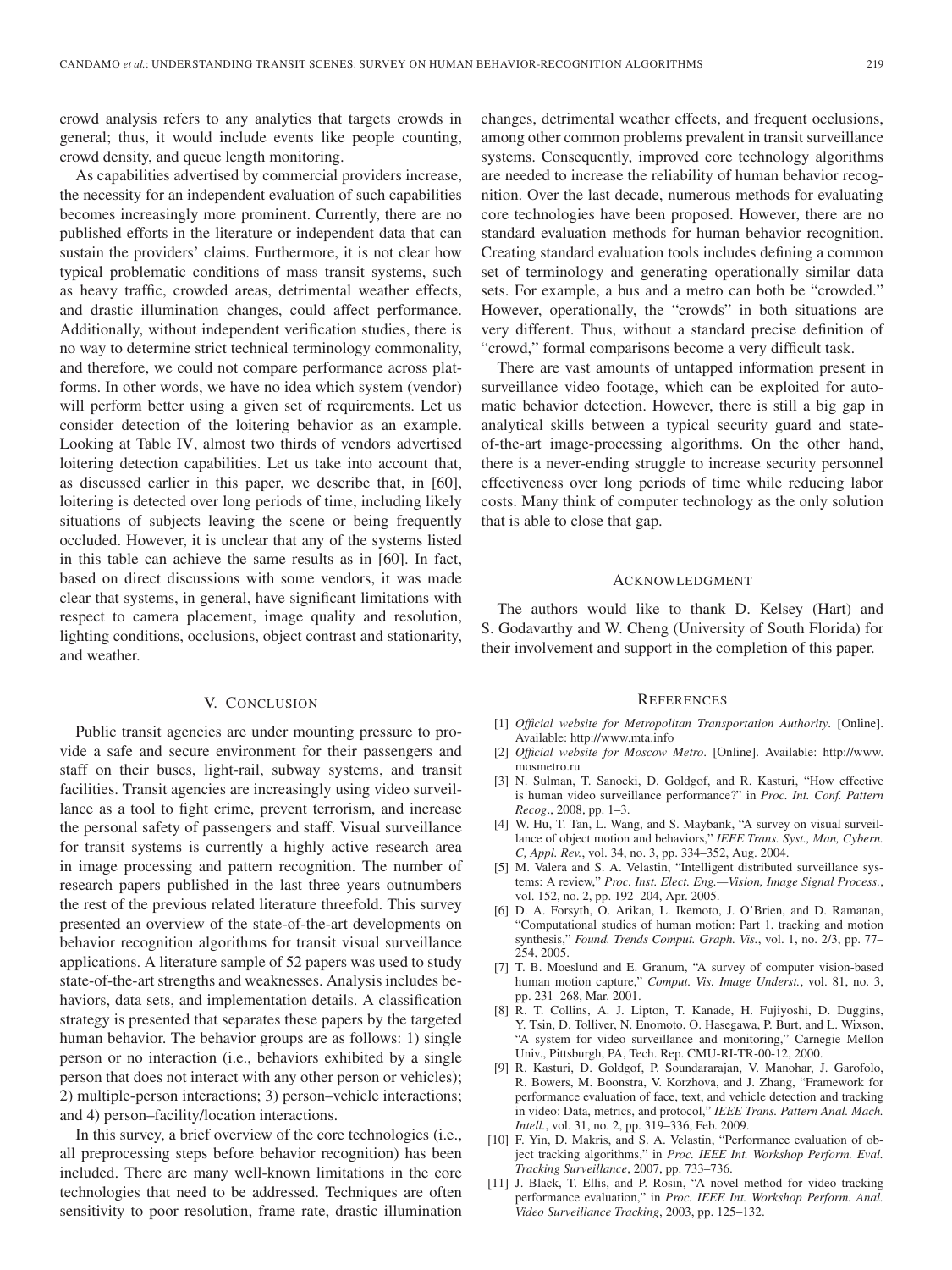- [12] C. Erdem and B. Sankur, "Performance evaluation metrics for objectbased video segmentation," in *Proc. X Eur. Signal Process. Conf.*, 2000, pp. 917–920.
- [13] B. Georis, F. Bremond, M. Thonnat, and B. Macq, "Use of an evaluation and diagnosis method to improve tracking performances," in *Proc. IASTED Int. Conf. Vis., Imaging Image Process.*, 2003, pp. 827–832.
- [14] V. Y. Mariano, J. Min, J.-H. Park, R. Kasturi, D. Mihalcik, H. Li, D. Doermann, and T. Drayer, "Performance evaluation of object detection algorithms," in *Proc. Int. Conf. Pattern Recog.*, 2002, pp. 965–969.
- [15] L. M. Brown, A. W. Senior, Y.-L. Tian, J. Connell, A. Hampapur, C.-F. Shu, H. Merkl, and M. Lu, "Performance evaluation of surveillance systems under varying conditions," in *Proc. IEEE Int. Workshop Perform. Eval. Tracking Surveillance*, 2005, pp. 1–8.
- [16] D. Doermann and D. Mihalcik, "Tools and techniques for video performances evaluation," in *Proc. Int. Conf. Pattern Recog.*, 2000, pp. 167–170.
- [17] S. Muller-Schneiders, T. Jager, H. S. Loos, and W. Niem, "Performance evaluation of a real time video surveillance system," in *Proc. IEEE Int. Workshop Visual Surveillance Perform. Eval. Tracking Surveillance*, 2005, pp. 137–143.
- [18] T. List, J. Bins, J. Vazquez, and R. B. Fisher, "Performance evaluating the evaluator," in *Proc. IEEE Int. Workshop Visual Surveillance Perform. Eval. Tracking Surveillance*, 2005, pp. 129–136.
- [19] F. Ziliani, S. A. Velastin, F. Porikli, L. Marcenaro, T. Kelliher, A. Cavallaro, and P. Bruneaut, "Performance evaluation of event detection solutions: The CREDS experience," in *Proc. IEEE Conf. Adv. Video Signal Based Surveillance*, 2005, pp. 201–206.
- [20] M. Spirito, C. S. Regazzoni, and L. Marcenaro, "Automatic detection of dangerous events for underground surveillance," in *Proc. IEEE Conf. Adv. Video Signal Based Surveillance*, 2005, pp. 195–200.
- [21] J. Black, S. A. Velastin, and B. Boghossian, "A real time surveillance system for metropolitan railways," in *Proc. IEEE Conf. Adv. Video Signal Based Surveillance*, 2005, pp. 189–194.
- [22] K. Schwerdt, D. Maman, P. Bernas, and E. Paul, "Target segmentation and event detection at videorate: The EAGLE project," in *Proc. IEEE Conf. Adv. Video Signal Based Surveillance*, 2005, pp. 183–188.
- [23] C. Seyve, "Metro railway security algorithms with real world experience adapted to the RATP dataset," in *Proc. IEEE Conf. Adv. Video Signal Based Surveillance*, 2005, pp. 177–182.
- [24] *Performance Evaluation of Tracking and Surveillance official website*. [Online]. Available: http://www.cvg.rdg.ac.uk/slides/pets.html
- [25] J. Aguilera, H. Wildenauer, M. Kampel, M. Borg, D. Thirde, and J. Ferryman, "Evaluation of motion segmentation quality for aircraft activity surveillance," in *Proc. IEEE Int. Workshop Visual Surveillance Perform. Eval. Tracking Surveillance*, 2005, pp. 293–300.
- [26] S. A. Velastin, B. A. Boghossian, B. P. L. Lo, J. Sun, and M. A. Vicencio-Silva, "PRISMATICA: Toward ambient intelligence in public transport environments," *IEEE Trans. Syst., Man, Cybern. A, Syst., Humans*, vol. 35, no. 1, pp. 164–182, Jan. 2005.
- [27] C. Carincotte, X. Desurmont, B. Ravera, F. Bremond, J. Orwell, S. A. Velastin, J. M. Odobez, B. Corbucci, J. Palo, and J. Cernocky, "Toward generic intelligent knowledge extraction from video and audio: The EU-funded CARETAKER project," in *Proc. Inst. Eng. Technol. Conf. Crime Security*, 2006, pp. 470–475.
- [28] C. I. Attwood and D. A. Watson, "Advisor-socket and see: Lessons learnt in building a real-time distributed surveillance system," *IEEE Intell. Distrib. Surveillance Syst.*, pp. 6–11, Feb. 2004.
- [29] D. Aubert, "Passengers queue length measurement," in *Proc. IEEE Int. Conf. Image Anal. Process.*, 1999, pp. 1132–1135.
- [30] D. Aubert, F. Guichard, and S. Bouchafa, "Time-scale change detection applied to real-time abnormal stationarity monitoring," *Real-Time Imaging*, vol. 10, no. 1, pp. 9–22, Feb. 2004.
- [31] L. Khoudour, J. P. Deparis, J. L. Bruyelle, F. Cabestaing, D. Aubert, S. Bouchafa, S. A. Velastin, M. A. Vicencio-Silva, and M. Wherett, "Project CROMATICA," in *Proc. IEEE Int. Conf. Image Anal. Process.*, 1997, pp. 757–764.
- [32] A. N. Marana, L. F. Costa, S. A. Velastin, and R. A. Lotufo, "Estimation of crowd density using image processing," in *Proc. IEEE Colloq. Image Process. Security Appl.*, 1997, pp. 11/1–11/8.
- [33] C. Cedras and M. Shah, "A survey of motion analysis from moving light displays," in *Proc. IEEE Int. Conf. Comput. Vis. Pattern Recog.*, 1994, pp. 214–221.
- [34] V. I. Pavlovic, R. Sharma, and T. S. Huang, "Visual interpretation of hand gestures for human–computer interaction: A review," *IEEE Trans. Pattern Anal. Mach. Intell.*, vol. 19, no. 7, pp. 677–695, Jul. 1997.
- [35] B. Fasel and J. Luettin, "Automatic facial expression analysis: A survey," *Pattern Recognit.*, vol. 36, no. 1, pp. 259–275, Jan. 2003.
- [36] M. Pollefeys, L. Van Gool, M. Vergauwen, F. Verbiest, K. Cornelis, J. Tops, and R. Koch, "Visual modeling with a hand-held camera," *Int. J. Comput. Vis.*, vol. 59, no. 3, pp. 207–232, Sep./Oct. 2004.
- [37] T. Osawa, X. Wu, K. Wakabayashi, and T. Yasuno, "Human tracking by particle filtering using full 3D model of both target and environment," in *Proc. Int. Conf. Pattern Recog.*, 2006, vol. 2, pp. 25–28.
- [38] A. Dominguez-Caneda, C. Urdiales, and F. Sandoval, "Dynamic background subtraction for object extraction using virtual reality based prediction," in *Proc. MELECON*, 2006, pp. 466–469.
- [39] E. Stoykova, A. A. Alatan, P. Benzie, N. Grammalidis, S. Malassiotis, J. Ostermann, S. Piekh, V. Sainov, C. Theobalt, T. Thevar, and X. Zabulis, "3-D time-varying scene capture technologies—A survey," *IEEE Trans. Circuits Syst. Video Technol.*, vol. 17, no. 11, pp. 1568–1586, Nov. 2007.
- [40] J. Heikkila and O. Silven, "A real-time system for monitoring of cyclists and pedestrians," in *Proc. IEEE Workshop Visual Surveillance*, 1999, pp. 74–81.
- [41] C. Stauffer and W. E. L. Grimson, "Adaptive background mixture models for real-time tracking," in *Proc. IEEE Int. Conf. Comput. Vis. Pattern Recog.*, 1999, vol. 2, pp. 246–252.
- [42] G. Halevy and D. Weinshall, "Motion of disturbances: Detection and tracking of multi-body non-rigid motion," in *Proc. IEEE Int. Conf. Comput. Vis. Pattern Recog.*, 1997, pp. 897–902.
- [43] R. Cutler and L. Davis, "View-based detection and analysis of periodic motion," in *Proc. Int. Conf. Pattern Recog.*, 1998, pp. 495–500.
- [44] K. Toyama, J. Krumm, B. Brumitt, and B. Meyers, "Wallflower: Principles and practice of background maintenance," in *Proc. IEEE Int. Conf. Comput. Vis.*, 1999, pp. 255–261.
- [45] R. J. Radke, S. Andra, O. Al-Kofahi, and B. Roysam, "Image change detection algorithms: A systematic survey," *IEEE Trans. Image Process.*, vol. 14, no. 3, pp. 294–307, Mar. 2005.
- [46] V. Jain, B. B. Kimia, and J. L. Mundy, "Background modeling based on subpixel edges," in *Proc. IEEE Int. Conf. Image Process.*, 2007, vol. 6, pp. VI-321–VI-324.
- [47] S.-C. Cheung and C. Kamath, "Robust background subtraction with foreground validation for urban traffic video," *EURASIP J. Appl. Signal Process.*, vol. 2005, no. 14, pp. 2330–2340, 2005.
- [48] M. Hansen, P. Anandan, K. Dana, G. Van Der Wal, and P. Burt, "Realtime scene stabilization and mosaic construction," in *Proc. DARPA Image Underst. Workshop*, 1994, pp. 54–62.
- [49] F.-Y. Hu, Y.-N. Zhang, and L. Yao, "An effective detection algorithm for moving object with complex background," in *Proc. IEEE Int. Conf. Mach. Learn. Cybern.*, 2005, vol. 8, pp. 5011–5015.
- [50] Y.-S. Choi, P. Zaijun, S.-W. Kim, T.-H. Kim, and C.-B. Park, "Salient motion information detection technique using weighted subtraction image and motion vector," in *Proc. Hybrid Inf. Technol.*, 2006, vol. 1, pp. 263–269.
- [51] M. Black and P. Anandan, "The robust estimation of multiple motions: Parametric and piecewise smooth flow fields," *Comput. Vis. Image Underst.*, vol. 63, no. 1, pp. 75–104, Jan. 1996.
- [52] B. K. P. Horn and B. G. Schunck, "Determining optical flow," *Artif. Intell.*, vol. 17, no. 1–3, pp. 185–203, Aug. 1981.
- [53] B. D. Lucas and T. Kanade, "An iterative image registration technique with an application to stereo vision," in *Proc. DARPA Image Underst. Workshop*, 1981, pp. 121–130.
- [54] R. Szeliski and J. Coughlan, "Spline-based image registration," *Int. J. Comput. Vis.*, vol. 22, no. 3, pp. 199–218, Mar./Apr. 1997.
- [55] J. L. Barron, D. J. Fleet, S. S. Beauchemin, and T. A. Burkitt, "Performance of optical flow techniques," in *Proc. IEEE Int. Conf. Comput. Vis. Pattern Recog.*, 1992, pp. 236–242.
- [56] R. N. Hota, V. Venkoparao, and A. Rajagopal, "Shape based object classification for automated video surveillance with feature selection," in *Proc. IEEE Int. Conf. Inf. Technol.*, 2007, pp. 97–99.
- [57] N. Dalal and B. Triggs, "Histograms of oriented gradients for human detection," in *Proc. IEEE Int. Conf. Comput. Vis. Pattern Recog.*, 2005, pp. 886–893.
- [58] B. Leibe, E. Seemann, and B. Schiele, "Pedestrian detection in crowded scenes," in *Proc. IEEE Int. Conf. Comput. Vis. Pattern Recog.*, 2005, pp. 878–885.
- [59] Q. Zhu, M. Yeh, K. Cheng, and S. Avidan, "Fast human detection using a cascade of histograms of oriented gradients," in *Proc. IEEE Int. Conf. Comput. Vis. Pattern Recog.*, 2006, pp. 1491–1498.
- [60] N. D. Bird, O. Masoud, N. P. Papanikolopoulos, and A. Isaacs, "Detection of loitering individuals in public transportation areas," *IEEE Trans. Intell. Transp. Syst.*, vol. 6, no. 2, pp. 167–177, Jun. 2005.
- [61] B. C. Chee, M. Lazarescu, and T. Tan, "Detection and monitoring of passengers on a bus by video surveillance," in *Proc. IEEE Int. Conf. Image Anal. Process.*, 2007, pp. 143–148.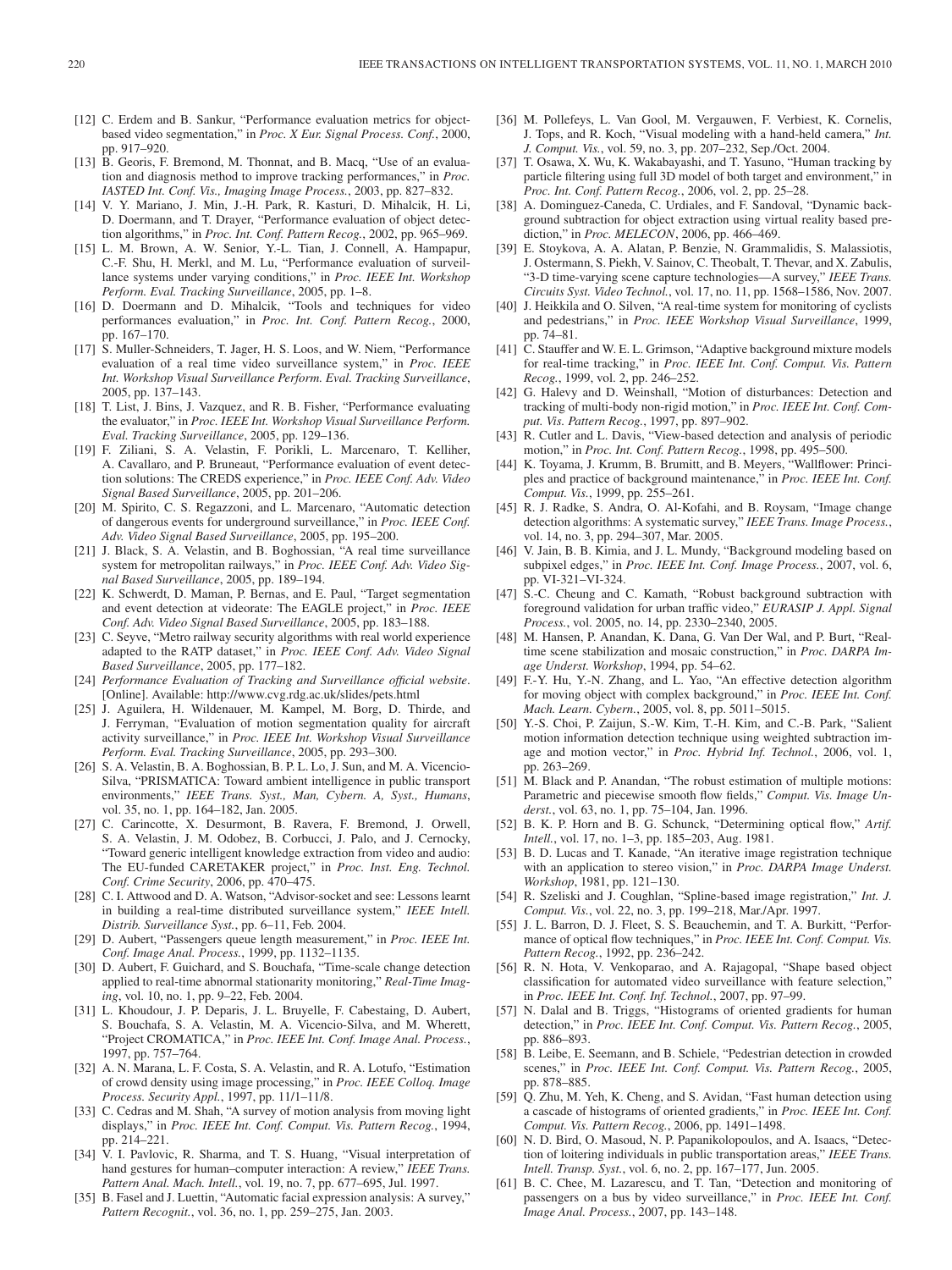- [62] S. Sarkar, P. J. Phillips, Z. Liu, I. R. Vega, P. Grother, and K. W. Bowyer, "The HumanID gait challenge problem: Data sets, performances, and analysis," *IEEE Trans. Pattern Anal. Mach. Intell.*, vol. 27, no. 2, pp. 162–177, Feb. 2005.
- [63] Y.-B. Li, T.-X. Jiang, Z.-H. Qiao, and H.-J. Qian, "General methods and development actuality of gait recognition," in *Proc. IEEE Int. Conf. Wavelet Anal. Pattern Recog.*, 2007, vol. 3, pp. 1333–1340.
- [64] D. M. Gavrila, "The visual analysis of human movement: A survey," *Comput. Vis. Image Underst.*, vol. 73, no. 1, pp. 82–98, Jan. 1999.
- [65] C. Cedras and M. Shah, "Motion-based recognition, A survey," *Image Vis. Comput.*, vol. 13, no. 2, pp. 129–155, Mar. 1995.
- [66] S. Ju, "Human motion estimation and recognition (depth oral report)," Univ. Toronto, Toronto, ON, Canada, 1996.
- [67] S.-H. Kim and H.-G. Kim, "Face detection using multi-modal information," in *Proc. IEEE Int. Conf. Autom. Face Gesture Recog.*, 2000, pp. 14–19.
- [68] S. Harasse, L. Bonnaud, and M. Desvignes, "Human model for people detection in dynamic scenes," in *Proc. Int. Conf. Pattern Recog.*, 2006, vol. 1, pp. 335–354.
- [69] M.-T. Yang, Y.-C. Shih, and S.-C. Wang, "People tracking by integrating multiple features," in *Proc. Int. Conf. Pattern Recog.*, 2004, vol. 4, pp. 929–932.
- [70] M. J. Jones and D. Snow, "Pedestrian detection using boosted features over many frames," in *Proc. Int. Conf. Pattern Recog.*, 2008, pp. 1–4.
- [71] N. Dalal, B. Triggs, and C. Schmid, "Human detection using oriented histograms of flow and appearance," in *Proc. Eur. Conf. Comput. Vis.*, 2006, pp. 428–441.
- [72] S. Haykin and N. DeFreitas, "Special issue on: Sequential state estimation: From Kalman filters to particle filters," *Proc. IEEE*, vol. 92, no. 3, pp. 399–400, 2004.
- [73] A. Yilmaz, O. Javed, and M. Shah, "Object tracking: A survey," *ACM Comput. Surv.*, vol. 38, no. 4, pp. 1–45, 2006.
- [74] L. M. Fuentes and S. A. Velastin, "People tracking in surveillance applications," *Image Vis. Comput.*, vol. 24, no. 11, pp. 1165–1171, Nov. 2006.
- [75] N. Ning and T. Tan, "A framework for tracking moving target in a heterogeneous camera suite," in *Proc. IEEE Int. Conf. Control, Autom., Robot. Vis.*, 2006, pp. 1–5.
- [76] R. Eshel and Y. Moses, "Homography based multiple camera detection and tracking of people in a dense crowd," in *Proc. IEEE Int. Conf. Comput. Vis. Pattern Recog.*, 2008, pp. 1–8.
- [77] A. Ess, B. Leibe, K. Schindler, and K. L. Van Gool, "A mobile vision system for robust multi-person tracking," in *Proc. IEEE Int. Conf. Comput. Vis. Pattern Recog.*, 2008, pp. 1–8.
- [78] G. Gasser, N. Bird, O. Masoud, and N. Papanikolopoulos, "Human activities monitoring at bus stops," in *Proc. IEEE Int. Conf. Robot. Autom.*, 2004, vol. 1, pp. 90–95.
- [79] D. Comaniciu, V. Ramesh, and P. Meer, "Kernel-based object tracking," *IEEE Trans. Pattern Anal. Mach. Intell.*, vol. 25, no. 5, pp. 564–577, May 2003.
- [80] A. Tesei, A. Teschioni, C. S. Regazzoni, and G. Vernazza, "Long memory matching of interacting complex objects from real image sequences," in *Proc. Conf. Time Varying Image Process. Moving Objects Recog.*, 1996, pp. 283–286.
- [81] M. Isard and A. Blake, "Condensation conditional density propagation for visual tracking," *Int. J. Comput. Vis.*, vol. 29, no. 1, pp. 5–28, Aug. 1998.
- [82] P. Perez, C. Hue, J. Vermaak, and M. Gangnet, "Color-based probabilistic tracking," in *Proc. Eur. Conf. Comput. Vis.*, 2002, pp. 661–675.
- [83] U. Scheunert, H. Cramer, B. Fardi, and G. Wanielik, "Multi sensor based tracking of pedestrians: A survey of suitable movement models," in *Proc. Intell. Vehicles Symp.*, 2004, pp. 774–778.
- [84] G. L. Foresti, C. S. Regazzoni, and P. K. Varshney, *Multisensor Surveillance Systems: The Fusion Perspective*. Norwell, MA: Kluwer, 2003.
- [85] N. T. Siebel and S. Maybank, "Fusion of multiple tracking algorithms for robust people tracking," in *Proc. Eur. Conf. Comput. Vis.*, 2002, pp. 373–382.
- [86] B. Leibe, K. Schindler, and L. Van Gool, "Coupled detection and trajectory estimation for multi-object tracking," in *Proc. Int. Conf. Comput. Vis.*, 2007, pp. 1–8.
- [87] R. J. Morris and D. C. Hogg, "Statistical models of object interaction," in *Proc. IEEE Workshop Visual Surveillance*, 1998, pp. 81–85.
- [88] T. Darrell, G. Gordon, J. Woodfill, H. Baker, and M. Harville, "Robust, real-time people tracking in open environments using integrated stereo, color, and face detection," in *Proc. IEEE Workshop Visual Surveillance*, 1998, pp. 26–32.
- [89] R. Nevatia, T. Zhao, and S. Hongeng, "Hierarchical language based representation of events in video steams," in *Proc. IEEE Conf. Comput. Vis. Pattern Recog. Workshop*, 2003, vol. 4, pp. 39–46.
- [90] R. Hamid, Y. Huang, and I. Essa, "ARGMode—Activity recognition using graphical models," in *Proc. IEEE Comput. Vis. Pattern Recog. Workshop*, 2003, vol. 4, pp. 38–44.
- [91] R. Nevatia, J. Hobbs, and B. Bolles, "An ontology for video event representation," in *Proc. IEEE Workshop Event Detection Recog.*, 2004, p. 119.
- [92] C. Rao and M. Shah, "View-invariant representation and learning of human action," in *Proc. IEEE Workshop Detection Recog. Events Video*, 2001, pp. 55–63.
- [93] W. Kang and F. Deng, "Research on intelligent visual surveillance for public security," in *Proc. IEEE/ACIS Int. Conf. Comput. Inf. Sci.*, 2007, pp. 824–829.
- [94] J. K. Aggarwal and Q. Cai, "Human motion analysis: A review," *Comput. Vis. Image Underst.*, vol. 73, no. 3, pp. 428–440, Mar. 1999.
- [95] J. K. Aggarwal, Q. Cai, W. Liao, and B. Sabata, "Articulated and elastic non-rigid motion: A review," in *Proc. Workshop Motion Non-Rigid Articulated Objects*, 1994, pp. 2–14.
- [96] G. Shaffer, *A Mathematical Theory of Evidence*. Princeton, NJ: Princeton Univ. Press, 1976.
- [97] K. Rapantzikos, Y. Avrithis, and S. Kollias, "Handling uncertainty in video analysis with spatiotemporal visual attention," in *Proc. Fuzzy Syst.*, 2005, pp. 213–217.
- [98] P. Remagnino, T. Tan, and K. Baker, "Agent-oriented annotation in model based visual surveillance," in *Proc. IEEE Int. Conf. Comput. Vis.*, 1998, pp. 857–862.
- [99] V. Girondel, A. Caplier, and L. Bonnaud, "A belief theory-based static posture recognition systems for real-time video surveillance applications," in *Proc. IEEE Conf. Adv. Video Signal Based Surveillance*, 2005, pp. 10–15.
- [100] T. Huang, D. Koller, J. Malik, G. Ogasawara, B. Rao, S. Russell, and J. Weber, "Automatic symbolic traffic scene analysis using belief networks," in *Proc. Nat. Conf. Artif. Intell.*, 1994, pp. 966–972.
- [101] K. M. Kitani, Y. Sato, and A. Sugimoto, "Deleted interpolation using a hierarchical Bayesian grammar network for recognizing human activity," in *Proc. IEEE Int. Workshop Visual Surveillance Perform. Eval. Tracking Surveillance*, 2005, pp. 239–246.
- [102] M. Brand and V. M. Kettnaker, "Discovery and segmentation of activities in video," *IEEE Trans. Pattern Anal. Mach. Intell.*, vol. 22, no. 8, pp. 844–851, Aug. 2000.
- [103] B. Morris and M. Trivedi, "An adaptive scene description for activity analysis in surveillance video," in *Proc. Int. Conf. Pattern Recog.*, 2008, pp. 1–4.
- [104] J. Nascimento, M. Figueiredo, and J. S. Marques, "Segmentation and classification of human activities," in *Proc. Workshop Human Activity Recog. Modeling*, 2005, pp. 79–86.
- [105] N. Haering and K. Shafique, "Automatic visual analysis for transportation security," in *Proc. IEEE Conf. Technol. Homeland Security*, 2007, pp. 13–18.
- [106] D. Abrams and S. McDowall, "Video content analysis with effective response," in *Proc. IEEE Conf. Technol. Homeland Security*, 2007, pp. 57–63.
- [107] S. A. Velastin, B. A. Boghossian, and M. A. Vicencio-Silva, "A motionbased image processing system for detecting potentially dangerous situations in underground railway stations," *Transp. Res. Part C: Emerging Technol.*, vol. 14, no. 2, pp. 96–113, Apr. 2006.
- [108] P. Reisman, O. Mano, S. Avidan, and A. Shashua, "Crowd detection in video sequences," in *Proc. Intell. Vehicles Symp.*, 2004, pp. 66–71.
- [109] H. Rahmalan, M. S. Nixon, and J. N. Carter, "On crowd density estimation for surveillance," in *Proc. Inst. Eng. Technol. Conf. Crime Security*, 2006, pp. 540–545.
- [110] X. Wu, G. Liang, K. Lee, and Y. Xu, "Crowd density estimation using texture analysis and learning," in *Proc. IEEE Int. Conf. Robot. Biometrics*, 2006, pp. 214–219.
- [111] S. Baek, I.-K. Jeong, and I.-H. Lee, "Implementation of crowd system in Maya," in *Proc. Int. Joint Conf. SICE-ICASE*, 2006, pp. 2713–2716.
- [112] A. Shendarkar, K. Vasudevan, S. Lee, and Y.-J. Son, "Crowd simulation for emergency response using BDI agent based on virtual reality," in *Proc. Winter Simul. Conf.*, 2006, pp. 545–553.
- [113] S. Banarjee, C. Grosan, and A. Abraham, "Emotional ant based modeling of crowd dynamics," in *Proc. Symbolic Numeric Algorithms Sci. Comput.*, 2005, pp. 279–286.
- [114] N. Courty and S. R. Musse, "Simulation of large crowds in emergency situations including gaseous phenomena," in *Proc. Int. Conf. Comput. Graph.*, 2005, pp. 206–212.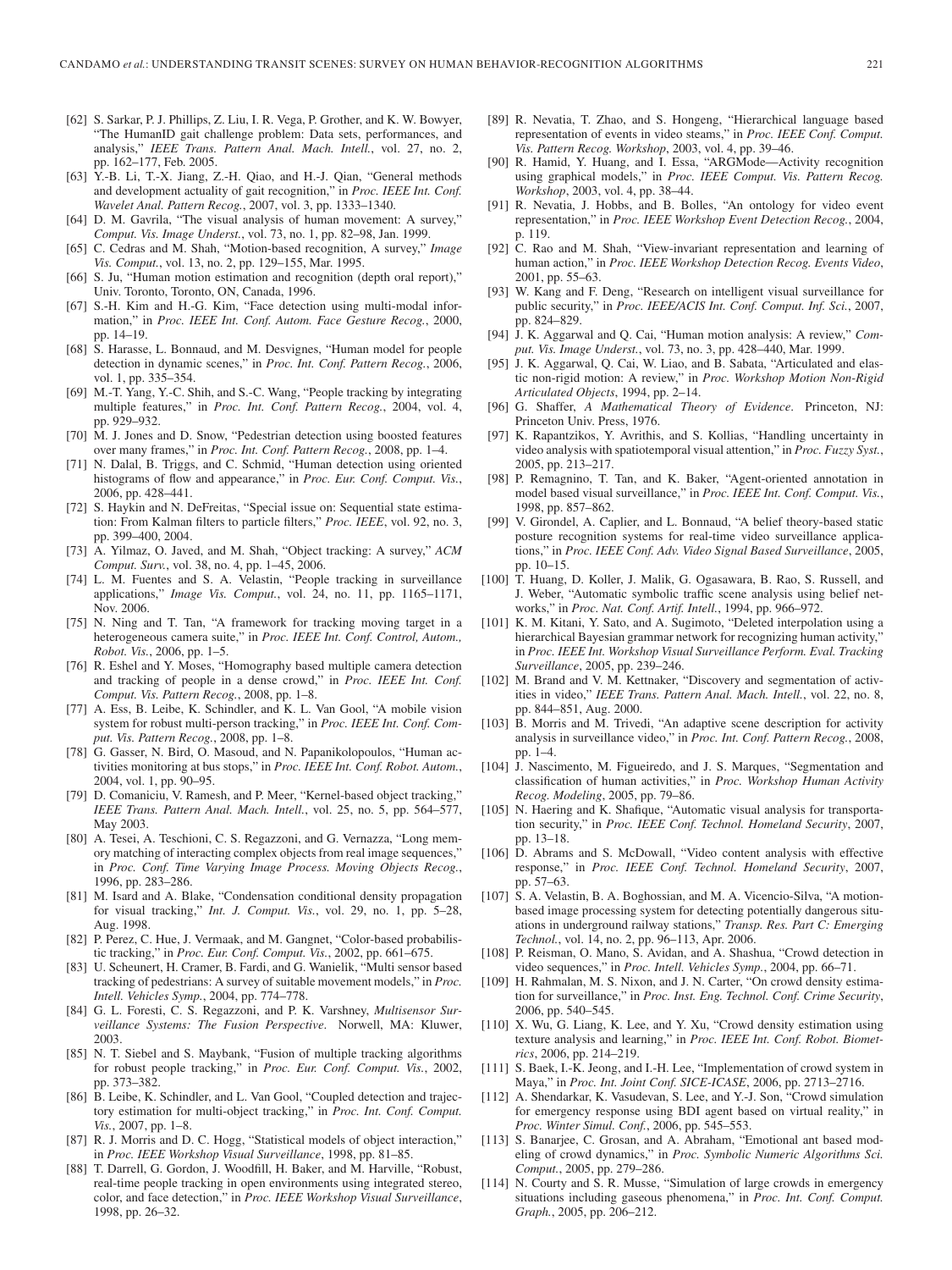- [115] Y.-Y. Lin and Y.-P. Chen, "Crowd control with swarm intelligence," in *Proc. Evol. Comput.*, 2007, pp. 3321–3328.
- [116] X. Liu, P. H. Tu, J. Rittscher, A. Perera, and N. Krahnstoever, "Detecting and counting people in surveillance applications," in *Proc. IEEE Conf. Adv. Video Signal Based Surveillance*, 2005, pp. 306–311.
- [117] I. Cohen, A. Garg, and T. S. Huang, "Vision-based overhead view person recognition," in *Proc. Int. Conf. Pattern Recog.*, 2000, vol. 1, pp. 1119–1124.
- [118] L. Dong, V. Parameswaran, V. Ramesh, and I. Zoghlami, "Fast crowd segmentation using shape indexing," in *Proc. IEEE Int. Conf. Comput. Vis.*, 2007, pp. 1–8.
- [119] H. Wang and D. Suter, "Tracking and segmenting people with occlusions by a sample consensus based method," in *Proc. IEEE Int. Conf. Image Process.*, 2005, vol. 2, pp. 410–413.
- [120] S. Lin, J. Chen, and H. Chao, "Estimation of number of people in crowded scenes using perspective transformation," *IEEE Trans. Syst., Man, Cybern. A, Syst., Humans*, vol. 31, no. 6, pp. 645–654, Nov. 2001.
- [121] M. Li, Z. Zhang, K. Huang, and T. Tan, "Estimating the number of people in crowded scenes by MID based foreground segmentation and head–shoulder detection," in *Proc. Int. Conf. Pattern Recog.*, 2008, pp. 1–4.
- [122] B. Maurin, O. Masoud, and N. P. Papanikolopoulos, "Tracking all traffic: Computer vision algorithms for monitoring vehicles, individuals, and crowds," *IEEE Robot. Autom. Mag.*, vol. 12, no. 1, pp. 29–36, Mar. 2005.
- [123] B. Zhan, N. D. Monekosso, P. Remagnino, S. A. Velastin, and L.-Q. Xu, "Crowd analysis: A survey," *Mach. Vis. Appl.*, vol. 19, no. 5/6, pp. 345– 357, Sep. 2008.
- [124] V. Rabaud and S. Belongie, "Counting crowded moving objects," in *Proc. IEEE Int. Conf. Comput. Vis. Pattern Recog.*, 2006, vol. 1, pp. 705–711.
- [125] E. L. Andrade, S. Blunsden, and R. B. Fisher, "Modeling crowd scenes for event detection," in *Proc. Int. Conf. Pattern Recog.*, 2006, vol. 1, pp. 175–178.
- [126] E. L. Andrade, S. Blunsden, and R. B. Fisher, "Hidden Markov models for optical flow analysis in crowds," in *Proc. Int. Conf. Pattern Recog.*, 2006, vol. 1, pp. 460–463.
- [127] E. L. Andrade, R. B. Fisher, and S. Blunsden, "Detection of emergency events in crowded scenes," in *Proc. Inst. Eng. Technol. Conf. Crime Security*, 2006, pp. 528–533.
- [128] E. Andrade, S. Blunsden, and R. Fisher, "Performance analysis of event detection models in crowded scenes," in *Proc. Workshop Towards Robust Visual Surveillance Techn. Syst. Visual Inf. Eng.*, 2006, pp. 427–432.
- [129] J. H. Yin, S. A. Velastin, and A. C. Davies, "Image processing techniques for crowd density estimation using a reference image," in *Proc. Asian Conf. Comput. Vis.*, 1995, pp. 489–498.
- [130] Y. Ke, R. Sukthankar, and M. Hebert, "Event detection in crowded videos," in *Proc. IEEE Int. Conf. Comput. Vis.*, 2007, pp. 1–8.
- [131] S. Antipolis, "Intelligent environments for problem solving by autonomous systems," Institut National de Recherche en Informatique et en Automatique, Rocquencourt, France, p. 41, 2007.
- [132] Y. Zhu and K. Fujimura, "Head pose estimation for driver monitoring," in *Proc. IEEE Intell. Vehicles Symp.*, 2004, pp. 501–506.
- [133] A. O. Balan, M. J. Black, H. Haussecker, and L. Sigal, "Shining a light on human pose: On shadows, shading and the estimation of pose and shape," in *Proc. IEEE Int. Conf. Comput. Vis.*, 2007, pp. 1–8.
- [134] M. W. Lee and R. Nevatia, "Body part detection for human pose estimation and tracking," in *Proc. Motion Video Comput.*, 2007, p. 23.
- [135] M. W. Lee and R. Nevatia, "Dynamic human pose estimation using Markov chain Monte Carlo approach," in *Proc. Motion Video Comput.*, 2005, vol. 2, pp. 168–175.
- [136] A. Bissacco, M. H. Yang, and S. Soatto, "Fast human pose estimation using appearance and motion via multi-dimensional boosting regression," in *Proc. Comput. Vis. Pattern Recog.*, 2007, pp. 1–8.
- [137] A. Fathi and G. Mori, "Human pose estimation using motion exemplars," in *Proc. IEEE Int. Conf. Comput. Vis.*, 2007, pp. 1–8.
- [138] A. Baumberg and D. Hogg, "An efficient method for contour tracking using active shape models," in *Proc. IEEE Workshop Motion Non-Rigid Articulated Objects*, 1994, pp. 194–199.
- [139] L. M. Fuentes and S. A. Velastin, "Tracking-based event detection for CCTV systems," *Pattern Anal. Appl.*, vol. 7, no. 4, pp. 356–364, Dec. 2004.
- [140] *BEHAVE official website*. [Online]. Available: http://homepages.inf.ed. ac.uk/rbf/BEHAVE/
- [141] *CAVIAR Project dataset*. [Online]. Available: http://groups.inf.ed.ac.uk/ vision/CAVIAR/CAVIARDATA1/
- [142] S. Blunsden, E. Andrade, and R. Fisher, "Non parametric classification of human interaction," in *Proc. 3rd Iberian Conf. Pattern Recog. Image Anal.*, 2007, pp. 347–354.
- [143] A. Madabhushi and J. K. Aggarwal, "A Bayesian approach to human activity recognition," in *Proc. IEEE Workshop Visual Surveillance*, 1999, pp. 25–32.
- [144] H. Yasin and S. A. Khan, "Moment invariants based human mistrustful and suspicious motion detection, recognition and classification," in *Proc. Comput. Modeling Simul.*, 2008, pp. 734–739.
- [145] S. Park and J. K. Aggarwal, "Recognition of two-person interactions using a hierarchical Bayesian network," in *Proc. Int. Workshop Video Surveillance*, 2003, pp. 65–76.
- [146] S. Park and J. K. Aggarwal, "Simultaneous tracking of multiple body parts of interacting persons," *Comput. Vis. Image Underst.*, vol. 102, no. 1, pp. 1–21, Apr. 2006.
- [147] S. Park and J. K. Aggarwal, "Recognition of human interaction using multiple features in gray scale images," in *Proc. Int. Conf. Pattern Recog.*, 2000, vol. 1, pp. 51–54.
- [148] I. Haritaoglu, R. Cutler, D. Harwood, and L. S. Davis, "Backpack: Detection of people carrying objects using silhouettes," in *Proc. IEEE Int. Conf. Comput. Vis.*, 1999, vol. 1, pp. 102–107.
- [149] F. Cupillard, F. Bremond, and M. Thonnat, "Group behavior recognition with multiple cameras," in *Proc. IEEE Workshop Appl. Comput. Vis.*, 2002, pp. 177–183.
- [150] A. Avanzi, F. Brémond, C. Tornieri, and M. Thonnat, "Design and assessment of an intelligent activity monitoring platform," *EURASIP J. Appl. Signal Process.*, vol. 2005, no. 14, pp. 2359–2374, 2005.
- [151] S. Park and M. M. Trivedi, "Homography-based analysis of people and vehicle activities in crowded scenes," in *Proc. IEEE Workshop Appl. Comput. Vis.*, 2007, p. 51.
- [152] Z. Sun, G. Bebis, and R. Miller, "On-road vehicle detection: A review," *IEEE Trans. Pattern Anal. Mach. Intell.*, vol. 28, no. 5, pp. 694–711, May 2006.
- [153] F. Jiang, Y. Wu, and A. K. Katsaggelos, "Abnormal event detection from surveillance video by dynamic hierarchical clustering," in *Proc. IEEE Int. Conf. Image Process.*, 2007, vol. 5, pp. V-145–V-148.
- [154] F. Jiang, Y. Wu, and A. K. Katsaggelos, "Abnormal event detection based on trajectory clustering by 2-depth greedy search," in *Proc. IEEE Int. Conf. Acoust., Speech, Signal Process.*, 2008, pp. 2129–2132.
- [155] S. Kamijo, Y. Matsushita, K. Ikeuchi, and M. Sakauchi, "Traffic monitoring and accident detection at intersections," *IEEE Trans. Intell. Transp. Syst.*, vol. 1, no. 2, pp. 108–118, Jun. 2000.
- [156] X. Chen and C. Zhang, "Incident retrieval in transportation surveillance videos—An interactive framework," in *Proc. IEEE Int. Conf. Multimedia Expo.*, 2007, pp. 2186–2189.
- [157] J. T. Lee, M. S. Ryoo, M. Riley, and J. K. Aggarwal, "Real-time detection of illegally parked vehicles using 1-D transformation," in *Proc. IEEE Conf. Adv. Video Signal Based Surveillance*, 2007, pp. 254–259.
- [158] C. Zhang, Z. Zhang, B. Zhang, S. Hao, M. Wu, and J. Guo, "A real-time vehicle flow-measuring algorithm for complex urban intersection in the daytime," in *Proc. IEEE Int. Conf. Mach. Learn. Cybern.*, 2002, vol. 2, pp. 934–938.
- [159] V. Kettnaker and M. Brand, "Minimum-entropy models of scene activity," in *Proc. IEEE Int. Conf. Comput. Vis. Pattern Recog.*, 1999, vol. 1, pp. 281–286.
- [160] X. Li and F. M. Porikli, "A hidden Markov model framework for traffic event detection using video features," in *Proc. IEEE Int. Conf. Image Process.*, Oct. 24–27, 2004, vol. 5, pp. 2901–2904.
- [161] S. Kamijo, M. Harada, and M. Sakauchi, "An incident detection system based on semantic hierarchy," in *Proc. IEEE Int. Conf. Intell. Transp. Syst.*, Oct. 3–6, 2004, pp. 853–858.
- [162] H. Veeraraghavan, P. Schrater, and N. Papanikolopoulos, "Switching Kalman filter-based approach for tracking and event detection at traffic intersections," in *Proc. Intell. Control, Med. Conf. Control Autom.*, Jun. 27–29, 2005, pp. 1167–1172.
- [163] H. Y. Cheng and J. N. Hwang, "Multiple-target tracking for crossroad traffic utilizing modified probabilistic data association," in *Proc. IEEE Int. Conf. Acoust., Speech, Signal Process.*, 2007, vol. 1, pp. I:921–I:924.
- [164] P. Kumar, S. Ranganath, H. Weimin, and K. Sengupta, "Framework for real-time behavior interpretation from traffic video," *IEEE Trans. Intell. Transp. Syst.*, vol. 6, no. 1, pp. 43–53, Mar. 2005.
- [165] S. Gong and T. Xiang, "Recognition of group activities using dynamic probabilistic networks," in *Proc. IEEE Int. Conf. Comput. Vis.*, 2003, vol. 2, pp. 742–749.
- [166] P. G. Raeth and D. A. Bertke, "Finding events automatically in continuously sampled data streams via anomaly detection," in *Proc. Nat. Aerosp. Electron. Conf.*, 2000, pp. 580–587.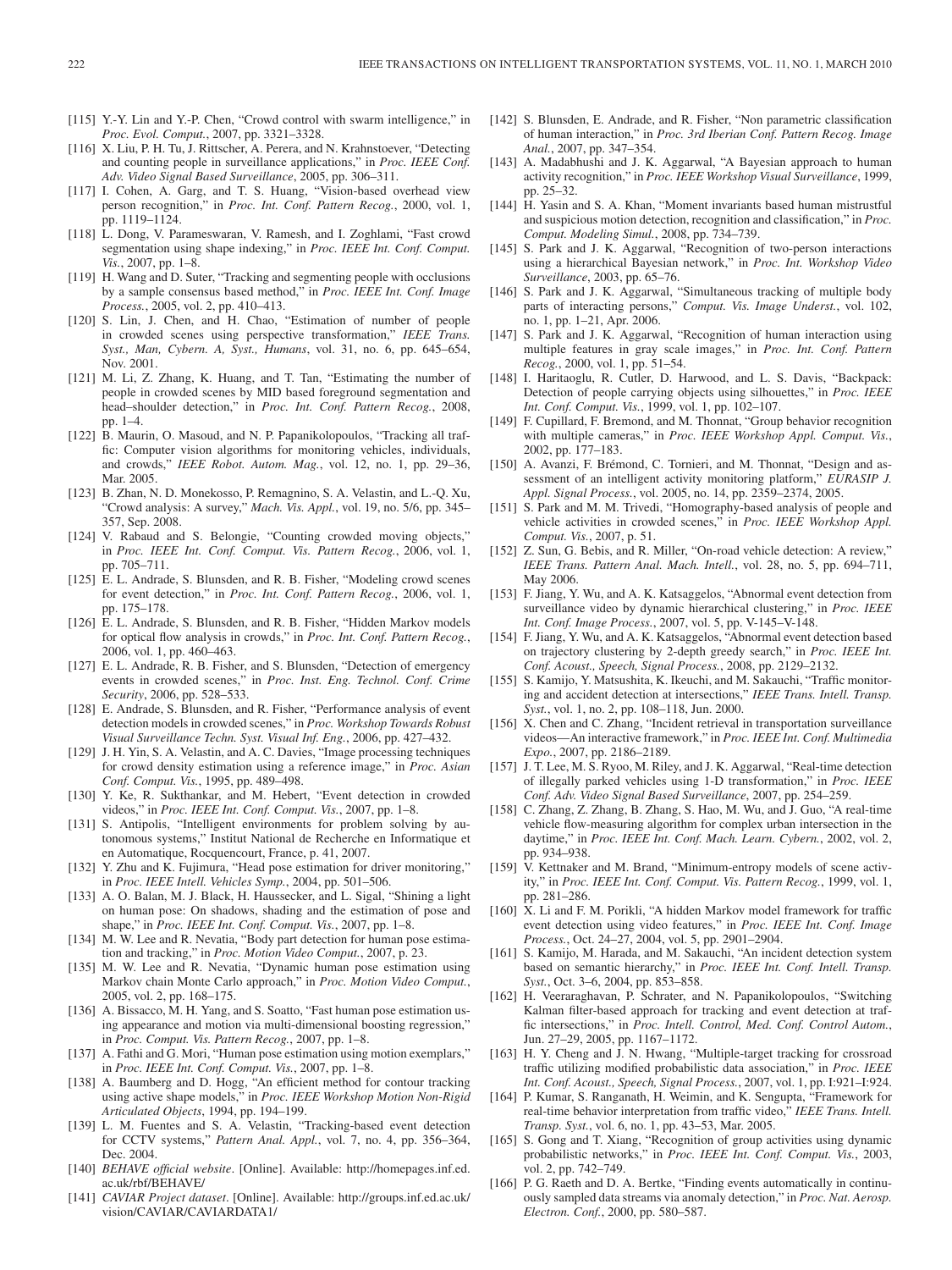- [167] T. Xiang and S. Gong, "Video behavior profiling for anomaly detection," *IEEE Trans. Pattern Anal. Mach. Intell.*, vol. 30, no. 5, pp. 893–908, May 2008.
- [168] A. J. Lipton and N. Haering, "Commode: An algorithm for video background modeling and object segmentation," in *Proc. IEEE Int. Conf. Control, Autom., Robot. Vis.*, 2002, vol. 3, pp. 1603–1608.
- [169] H. Tao, H. S. Sawhney, and R. Kumar, "Object tracking with Bayesian estimation of dynamic layer representations," *IEEE Trans. Pattern Anal. Mach. Intell.*, vol. 24, no. 1, pp. 75–89, Jan. 2002.
- [170] N. Buch, J. Orwell, and S. A. Velastin, "Detection and classification of vehicles for urban traffic scenes," in *Proc. Int. Conf. Visual Inf. Eng.*, 2008, pp. 182–187.
- [171] O. Sidla, L. Paletta, Y. Lypetskyy, and C. Janner, "Vehicle recognition for highway lane survey," in *Proc. IEEE Int. Conf. Intell. Transp. Syst.*, 2004, pp. 531–536.
- [172] J. A. Vijverberg, N. A. H. M. De Koning, J. Han, P. H. N. De With, and D. Cornelissen, "High-level traffic-violation detection for embedded traffic analysis," in *Proc. IEEE Int. Conf. Acoust., Speech, Signal Process.*, 2007, vol. 2, pp. 793–796.
- [173] A. Makarov, J.-M. Vesin, and M. Kunt, "Intrusion detection using extraction of moving edges," in *Proc. Int. Conf. Pattern Recog.*, 1994, vol. 1, pp. 804–807.
- [174] V. Kettnaker, "Time-dependent HMMs for visual intrusion detection," in *Proc. IEEE Int. Conf. Comput. Vis. Pattern Recog. Workshop*, 2003, vol. 4, p. 34.
- [175] S. Kang, B. Abidi, and M. Abidi, "Integration of color and shape for detecting and tracking security breaches in airports," in *Proc. 38th Annu. Int. Carnahan Conf. Security Technol.*, 2004, pp. 289–294.
- [176] G. Monteiro, M. Ribeiro, J. Marcos, and J. Batista, "Wrongway drivers detection based on optical flow," in *Proc. IEEE Int. Conf. Image Process.*, 2007, vol. 5, pp. V-141–V-144.
- [177] M. Ghazal, C. Vazquez, and A. Amer, "Real-time automatic detection of vandalism behavior in video sequences," in *Proc. IEEE Int. Conf. Syst., Man, Cybern.*, 2007, pp. 1056–1060.
- [178] C. Sacchi, C. S. Regazzoni, and G. Vernazza, "A neural network-based image processing system for detection of vandal acts in unmanned railway environments," in *Proc. IEEE Int. Conf. Image Anal. Process.*, 2001, pp. 529–534.
- [179] P. Spagnolo, A. Caroppo, M. Leo, T. Martiriggiano, and T. D'Orazio, "An abandoned/removed objects detection algorithm and its evaluation on PETS datasets," in *Proc. IEEE Int. Conf. Video Signal Based Surveillance*, 2006, p. 17.
- [180] S. Lu, J. Zhang, and D. Feng, "A knowledge-based approach for detecting unattended packages in surveillance video," in *Proc. IEEE Int. Conf. Video Signal Based Surveillance*, 2006, p. 110.
- [181] *Fire Safety Risk Assessment—Small and Medium Places of Assembly*, The Stationary Office, Edinburg, U.K., Jun. 5, 2006.
- [182] G. K. Still, "Crowd dynamics," Ph.D. dissertation, Math. Dept., Warwick Univ., Coventry, U.K., 2000.
- [183] *TREC Video Retrieval Evaluation official website*. [Online]. Available: http://www-nlpir.nist.gov/projects/trecvid/
- [184] T. Ahmedali and J. J. Clark, "Collaborative multi-camera surveillance with automated person detection," in *Proc. IEEE Can. Conf. Comput. Robot Vis.*, 2006, p. 39.
- [185] F. Bunyak, K. Palaniappan, S. K. Nath, and G. Seetharaman, "Geodesic active contour based fusion of visible and infrared video for persistent object tracking," in *Proc. IEEE Workshop Appl. Comput. Vis.*, 2007, p. 35.
- [186] B. P. L. Lo, J. Sun, and S. A. Velastin, "Fusing visual and audio information in a distributed intelligent surveillance system for public transport systems," *Acta Autom. Sin.*, vol. 29, no. 3, pp. 393–407, May 2003.
- [187] S. J. Krotosky and M. M. Trivedi, "Person surveillance using visual and infrared imagery," *IEEE Trans. Circuits Syst. Video Technol.*, vol. 18, no. 8, pp. 1096–1105, Aug. 2008.
- [188] E. Ribnick, S. Atev, N. Papanikolopoulos, O. Masoud, and R. Voyles, "Detection of thrown objects in indoor and outdoor scenes," in *Proc. Intell. Robots Syst.*, 2007, pp. 979–984.
- [189] N. Bird, S. Atev, N. Caramelli, R. Martin, O. Masoud, and N. Papanikolopoulos, "Real time, online detection of abandoned objects in public areas," in *Proc. IEEE Int. Conf. Robot. Autom.*, May 2006, pp. 3775–3780.
- [190] S. Ferrando, G. Gera, M. Massa, and C. S. Regazzoni, "A new method for real time abandoned object detection and owner tracking," in *Proc. IEEE Int. Conf. Image Process.*, 2006, pp. 3329–3332.
- [191] E. Ribnick, S. Atev, O. Masoud, N. Papanikolopoulos, and R. Voyles, "Real-time detection of camera tampering," in *Proc. IEEE Conf. Adv. Video Signal Based Surveillance*, 2006, p. 10.
- [192] D. Angiati, G. Gera, S. Piva, and C. S. Regazzoni, "A novel method for graffiti detection using change detection algorithm," in *Proc. IEEE Conf. Adv. Video Signal Based Surveillance*, 2005, pp. 242–246.
- [193] L. Fuentes and S. A. Velastin, "Advanced surveillance: From tracking to event detection," *IEEE Latin America Trans.*, vol. 2, no. 3, pp. 206–211, Sep. 2004.
- [194] S. A. Velastin, J. H. Yin, A. C. Davies, M. A. Vicencio-Silva, R. E. Allsop, and A. Penn, "Automatic measurement of crowd density and motion using image processing," in *Proc. Int. Conf. Road Traffic Monitoring Control*, 1994, pp. 127–132.
- [195] R. Nevatia, G. Medioni, and I. Cohen, "Event detection and analysis from video streams," in *Proc. IUW*, 1998, pp. 63–72.
- [196] G. Medioni, I. Cohen, F. Bremond, S. Hongeng, and R. Nevatia, "Event detection and analysis from video streams," *IEEE Trans. Pattern Anal. Mach. Intell.*, vol. 23, no. 8, pp. 873–889, Aug. 2001.
- [197] T. Zhao and R. Nevatia, "Car detection in low resolution aerial images," in *Proc. IEEE Int. Conf. Comput. Vis.*, 2001, vol. 1, pp. 710–717.
- [198] Z. W. Kim and R. Nevatia, "Automatic description of complex buildings from multiple images," *Comput. Vis. Image Underst.*, vol. 96, no. 1, pp. 60–95, Oct. 2004.
- [199] M. Hu, S. Ali, and M. Shah, "Detecting global motion patterns in complex videos," in *Proc. Int. Conf. Pattern Recog.*, 2008, pp. 1–5.
- [200] *The official website for AgentVi*. [Online]. Available: http://www. agentvi.com/
- [201] *The official website for Aimetis Corp*. [Online]. Available: http:// www.aimetis.com
- [202] *The official website for Cernium*. [Online]. Available: http://www. cernium.com
- [203] *The official website for Eptascape*. [Online]. Available: http://www. eptascape.com
- [204] *The official website for Honeywell*. [Online]. Available: http://www51. honeywell.com
- [205] *The official website for Indigo Vision*. [Online]. Available: http://www. indigovision.com
- [206] *The official website for Intelliview*. [Online]. Available: http://www. intelliview.ca/
- [207] *The official website for Intellivision*. [Online]. Available: http://www. intelli-vision.com
- [208] *The official website for Ipsotek*. [Online]. Available: http://www. ipsotek.com
- [209] March Networks. [Online]. Available: http://www.marchnetworks.com
- [210] MATE Intelligent Video. [Online]. Available: http://www.mate.co.il
- [211] *The official website for Object Video*. [Online]. Available: http://www. objectvideo.com
- [212] *The official website for Sightlogix*. [Online]. Available: http://www. sightlogix.com/
- [213] *The official website Verint*. [Online]. Available: http://verint.com
- [214] *The official website for Vidient*. [Online]. Available: http://www. vidient.com/
- [215] *The official website for Nice*. [Online]. Available: http://www.nice.com/ products/video/index.php
- [216] *The official website of IoImage*. [Online]. Available: http://www. ioimage.com



**Joshua Candamo** received the Ph.D. degree in computer science from the University of South Florida, Tampa, in 2009.

He is currently the Chief Executive Officer of K9 Bytes, Inc., Tampa, which is a software solution provider for the pet care industry. In K9 Bytes, he has taken the pet care industry to a new level of technology innovation. His main areas of research and technical publications are in the fields of image processing and pattern recognition.